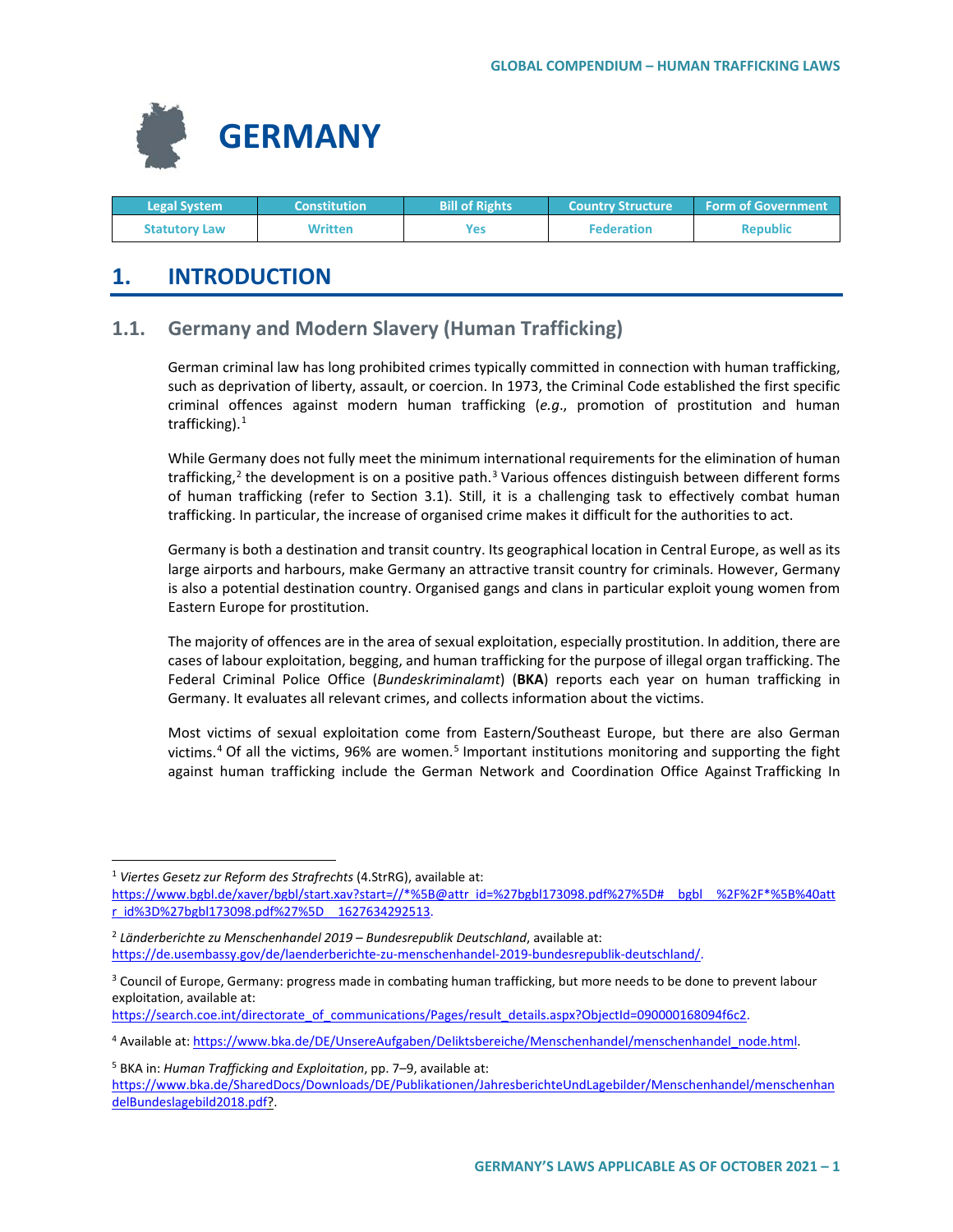Human Beings, a non-governmental organisation with public funding,<sup>[6](#page-1-0)</sup> and the German Institute for Human Rights, $<sup>7</sup>$  $<sup>7</sup>$  $<sup>7</sup>$  the national human rights institution.</sup>

The police and public prosecutor's offices of the federal states are generally responsible for criminal prosecution. The Federal Public Prosecutor (*Generalbundesanwalt*) prosecutes offences against national security and crimes under international criminal law. The Federal—as opposed to a state—Public Prosecutor is therefore competent to prosecute cases of human trafficking that are closely related to such offences. The federal states and the federal government work together to combat human trafficking.

# **1.2. Germany's Policy and Legal Position**

By signing international treaties and conventions, Germany is committed to the fight against human trafficking. However, the Group of Experts on Action against Trafficking in Human Beings (**GRETA**) identifies deficits and continues to give Germany recommendations for improvements.<sup>[8](#page-1-2)</sup>

Germany is trying to adapt its laws to meet international standards and obligations as far as possible. In recent years, Germany has passed laws and launched international, European, and German federal initiatives to prevent human trafficking, better protect victims of human trafficking, and punish the perpetrators more severely.

# **2. OVERVIEW OF GERMANY'S LEGAL APPROACH TO COMBATING MODERN SLAVERY AND HUMAN TRAFFICKING**

## **2.1. Germany's Regional and International Law Obligations**

### *2.1.1. Fundamental human rights*

The German Constitution (*Grundgesetz*) has a bill of rights. All German authorities—legislative, executive, and judiciary—must respect and protect these fundamental rights. Individuals can claim a violation of their fundamental rights before competent courts and the Federal Constitutional Court. In addition, the Charter of Fundamental Rights of the European Union (**CFR**) also binds German authorities when they implement EU law. Regional (European) and international human rights treaties supplement German and EU fundamental rights, including treaties concluded under the framework of the Council of Europe, such as the European Convention on Human Rights and the Council of Europe Convention on Action against Trafficking in Human Beings.

Since the inhuman acts of the National Socialist reign of terror, the respect for and protection of fundamental and human rights has played an important role in German law, as well as in political discourse. Case law, in particular the jurisprudence of the Federal Constitutional Court, has strengthened the scope of fundamental rights and the rights of individuals to claim fundamental rights violations by German authorities. Germany has also signed and ratified most European and international human rights treaties. Other public institutions, such as the German Institute for Human Rights or the Bundestag Committee for Human Rights and Humanitarian Aid, monitor compliance with these international human rights obligations.

<span id="page-1-0"></span> <sup>6</sup> *Bundesweite Koordinierungskreis gegen Menschenhandel e.V.* (**KOK**), available at[: https://www.kok-gegen](https://www.kok-gegen-menschenhandel.de/startseite)[menschenhandel.de/startseite.](https://www.kok-gegen-menschenhandel.de/startseite)

<span id="page-1-1"></span><sup>7</sup> *Deutsches Institut für Menschenrechte* (**DIMR**), available at[: https://www.institut-fuer-menschenrechte.de/startseite/.](https://www.institut-fuer-menschenrechte.de/startseite/)

<span id="page-1-2"></span><sup>8</sup> Available at[: https://rm.coe.int/greta-2019-07-fgr-deu-en/1680950011.](https://rm.coe.int/greta-2019-07-fgr-deu-en/1680950011)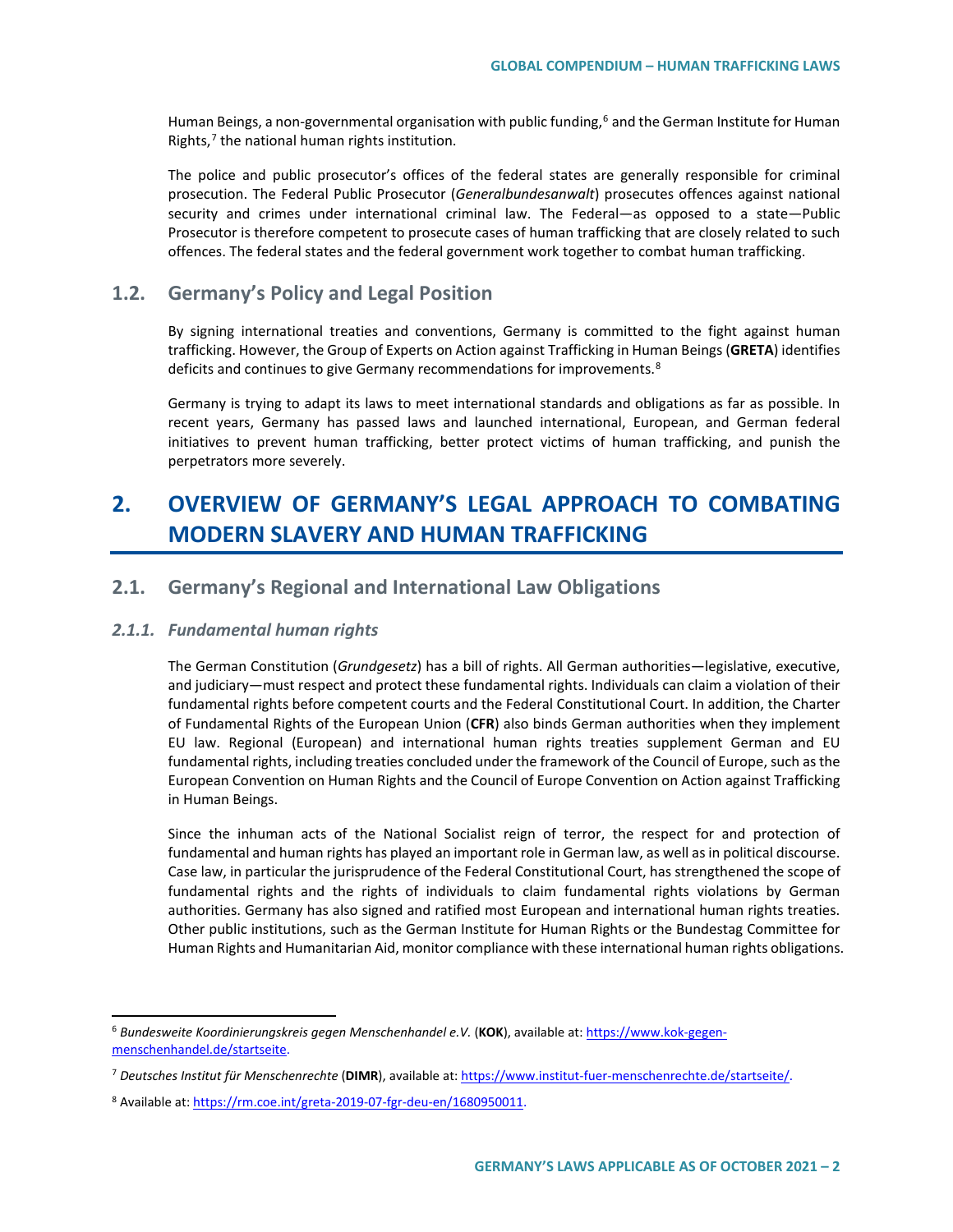Similarly, civil society organisations also play a major role in ensuring compliance with German fundamental rights and Germany's international human rights commitments.

### *2.1.2. Slavery and trafficking*

Germany has signed numerous United Nations and Council of Europe treaties and conventions relevant to human trafficking. Moreover, Article 4 of the European Convention on Human Rights (**ECHR**) prohibits forced labour. Based on Article 4, the European Court of Human Rights (**ECtHR**) has developed a claim against the state for adequate criminal protection against trafficking in human beings.<sup>[9](#page-2-0)</sup> Germany has ratified the Convention on the Elimination of All Forms of Discrimination against Women (1979), the Convention on the Rights of the Child (1989), and the Protocol to Prevent, Suppress and Punish Trafficking in Persons, Especially Women and Children (2000).<sup>[10](#page-2-1)</sup> On the European level, Germany has ratified the Council of Europe Convention on Action against Trafficking in Human Beings (2005), the Council of Europe Convention on Protection of Children against Sexual Exploitation and Sexual Abuse (2007), and the Council of Europe Convention on preventing and combating violence against women and domestic violence (20[11](#page-2-2)).<sup>11</sup> Moreover, Germany has ratified the ILO Worst Forms of Child Labour Convention Number 182 (1999) and Domestic Workers Convention Number 189 (2011).<sup>[12](#page-2-3)</sup>

Germany has transposed into German law Directive 2011/36/EU<sup>[13](#page-2-4)</sup> of the European Parliament and the Council in 2016 on preventing and combating trafficking in human beings and protecting victims.<sup>[14](#page-2-5)</sup>

### *2.1.3. Effect under Germany's law*

Under Article 25 of the German Constitution, the "general rules of international law" are part of German federal law. They take precedence over national statutory laws. They thus rank between the Constitution and "normal" federal laws (and like all federal laws, they also take precedence over state laws). However, this interpretation is not uncontroversial.

German case law interprets the term "general rules of international law" to mean generally applicable provisions of international law that the (vast) majority of states worldwide recognize. These general rules include customary international law and the generally recognized principles of international law. Due to Article 25 of the German Constitution, these norms are automatically effective in Germany: the legislature is not required to ratify or endorse them. A different question is to what extent they can also create individual and judicially enforceable rights. This is generally the case only if they are not purely state-centred norms but are also aimed at protecting individual interests, if they do not require any further act of transposition, and if they are sufficiently specific.<sup>[15](#page-2-6)</sup> In that case, individuals can base their legal claims

[https://www.bgbl.de/xaver/bgbl/start.xav?startbk=Bundesanzeiger\\_BGBl&start=//\\*%255B@attr\\_id=%2527bgbl116s2226.pdf%](https://www.bgbl.de/xaver/bgbl/start.xav?startbk=Bundesanzeiger_BGBl&start=//*%255B@attr_id=%2527bgbl116s2226.pdf%2527%255D#__bgbl__%2F%2F*%5B%40attr_id%3D%27bgbl116s2226.pdf%27%5D__1627631471061) [2527%255D#\\_\\_bgbl\\_\\_%2F%2F\\*%5B%40attr\\_id%3D%27bgbl116s2226.pdf%27%5D\\_\\_1627631471061.](https://www.bgbl.de/xaver/bgbl/start.xav?startbk=Bundesanzeiger_BGBl&start=//*%255B@attr_id=%2527bgbl116s2226.pdf%2527%255D#__bgbl__%2F%2F*%5B%40attr_id%3D%27bgbl116s2226.pdf%27%5D__1627631471061)

<span id="page-2-0"></span> <sup>9</sup> ECtHR, Judgment of 26 July 2005 Application no. 73316/01, *Siliadin v. France*.

<span id="page-2-1"></span> $10$  Neither signed nor ratified: Convention on the Elimination of Trafficking in Human Beings and Exploitation of the Prostitution of Others (1949) and International Convention on the Protection of the Rights of All Migrant Workers and Members of their Families (1990).

<span id="page-2-2"></span><sup>11</sup> For an overview and closer analysis: Lena Vogeler in: *Der rechtliche Umgang mit Menschenhandel zum Zweck sexueller Ausbeutung*, 1st edition, p. 65.

<span id="page-2-3"></span><sup>12</sup> [https://www.ilo.org/dyn/normlex/en/f?p=NORMLEXPUB:11200:0::NO::P11200\\_COUNTRY\\_ID:102643.](https://www.ilo.org/dyn/normlex/en/f?p=NORMLEXPUB:11200:0::NO::P11200_COUNTRY_ID:102643)

<span id="page-2-4"></span><sup>&</sup>lt;sup>13</sup> DIRECTIVE 2011/36/EU OF THE EUROPEAN PARLIAMENT AND OF THE COUNCIL of 5 April 2011 on preventing and combating trafficking in human beings and protecting its victims, and replacing Council Framework Decision 2002/629/JHA.

<span id="page-2-5"></span><sup>14</sup> *Gesetz zur Verbesserung der Bekämpfung des Menschenhandels und zur Änderung des Bundeszentralregistergesetzes sowie des Achten Buches Sozialgesetzbuch*, available at:

<span id="page-2-6"></span><sup>15</sup> Jarass/Pieroth, Grundgesetz, Art. 25 Rn. 19–21.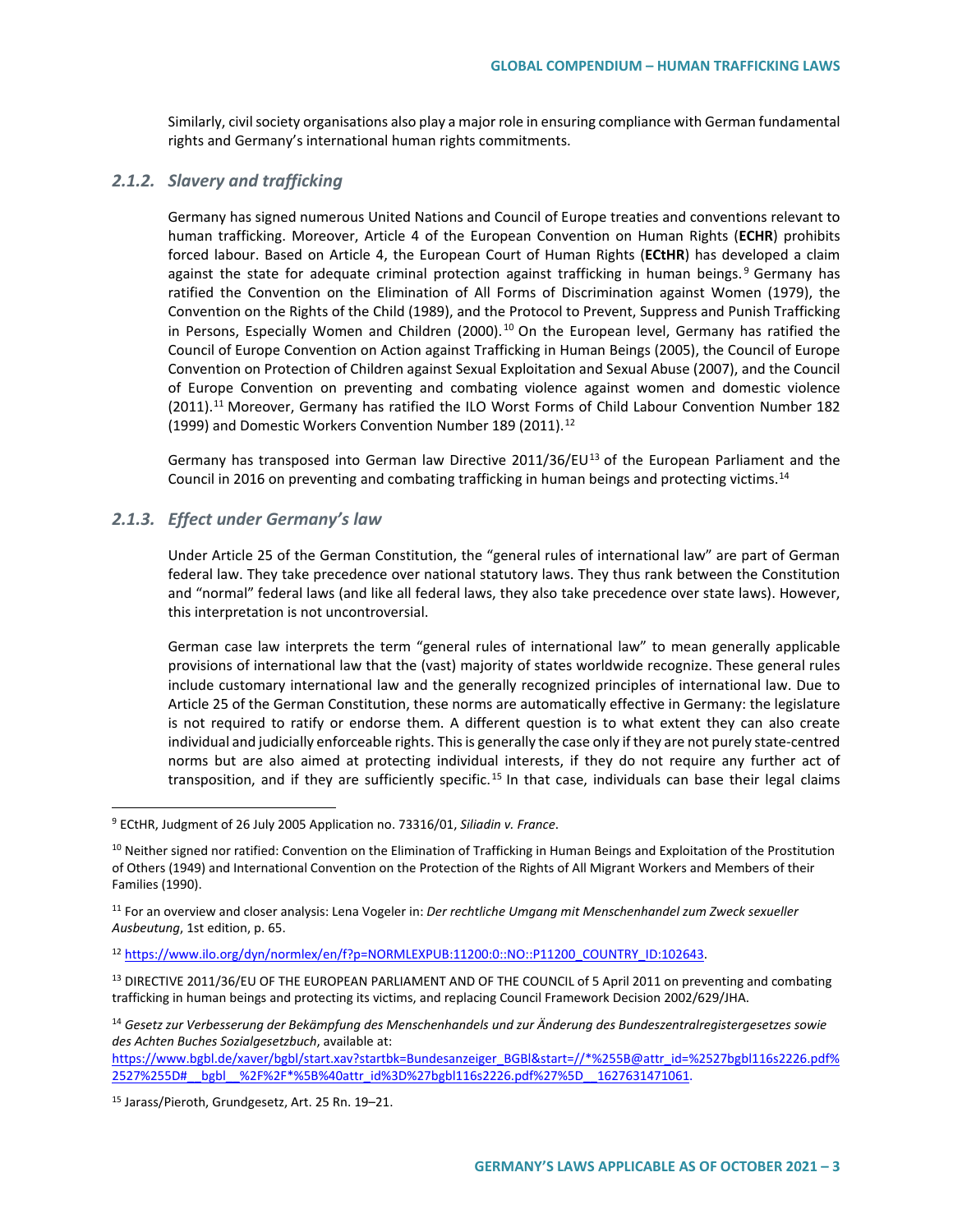directly on a general rule of international law before German agencies or courts. However, even where these requirements are not fulfilled, state authorities are generally required to observe and take into account general rules of international law, even if these rules are rather general in nature and are not aimed at protecting individual rights and interests. Under certain conditions, therefore, individuals can ask courts to take such objective, general rules into account when deciding a specific case.<sup>[16](#page-3-0)</sup>

In contrast, international treaty law requires ratification (Article 59 (2) of the German Constitution). Ratification means legislative consent in the form of a federal statutory law (**consent law**). In this way, the legislature transforms the normative provisions of an international treaty into domestic law. After ratification, the international treaty provisions are ranked at the same level as other federal statutes, and general conflict-of-law rules apply. Due to the *lex posterior* rule, consent laws amend conflicting prior statutes. However, the legislature can adopt, at a later stage, another statute that conflicts with the ratified international treaty. Such statute would be valid under German law, even though it violates an international treaty law. However, the principle of "international law-friendliness" (*Völkerrechtsfreundlichkeit*) applies: as far as possible, courts must interpret laws to be consistent with international law.

# **2.2. Human Rights Protections Under Germany's Law**

The German Constitution contains—in particular in its first 19 Articles—a bill of fundamental rights (*Grundrechte*). It largely overlaps with the human rights guaranteed by the European Convention on Human Rights (**ECHR**) because the German courts tend to interpret constitutional fundamental rights in the light of the ECHR.

These fundamental rights bind all German authorities, including their actions with effects abroad.

Only German and EU citizens can claim certain fundamental rights. However, the fundamental rights most relevant to trafficking in human beings apply to everyone (the right to life, physical integrity, and freedom, prohibition of forced labour). Fundamental rights have a negative dimension (duty to respect) (*Abwehrrechte*) and a positive dimension (duty to protect) (*Schutzpflichten*). The right to physical integrity means, in its negative dimension, that government agencies must not mistreat individuals. In the positive dimension, it means that government agencies must also ensure that private organisations and individuals do not mistreat other individuals. Consequently, this positive dimension is most relevant in the fight against human trafficking: State agencies must protect potential victims of human trafficking against offences committed by private actors. The Government's breach of this positive duty can obligate it to compensate victims (refer to Section 7).

The "objective dimension" of fundamental rights—a concept developed by the Federal Constitutional Court—also indirectly influences the relationship between private individuals. For example, where possible, courts must interpret standards of contract and labour law in light of fundamental rights. This can become relevant where, for example, victims of human trafficking claim compensation from traffickers. Courts might also need to interpret tort law rules in the light of relevant fundamental rights to protect victims of human trafficking effectively (refer to Section 7).

In addition to judicial recourse before ordinary courts, victims can also file a constitutional complaint with the Federal Constitutional Court. This extraordinary remedy allows applicants to have their fundamental rights reviewed when claiming a violation through an act committed by the legislature, an authority, or an ordinary court.

<span id="page-3-0"></span><sup>&</sup>lt;sup>16</sup> Federal Constitutional Court, ruling of 13 December 1977, case no. 2 BvM 1/76.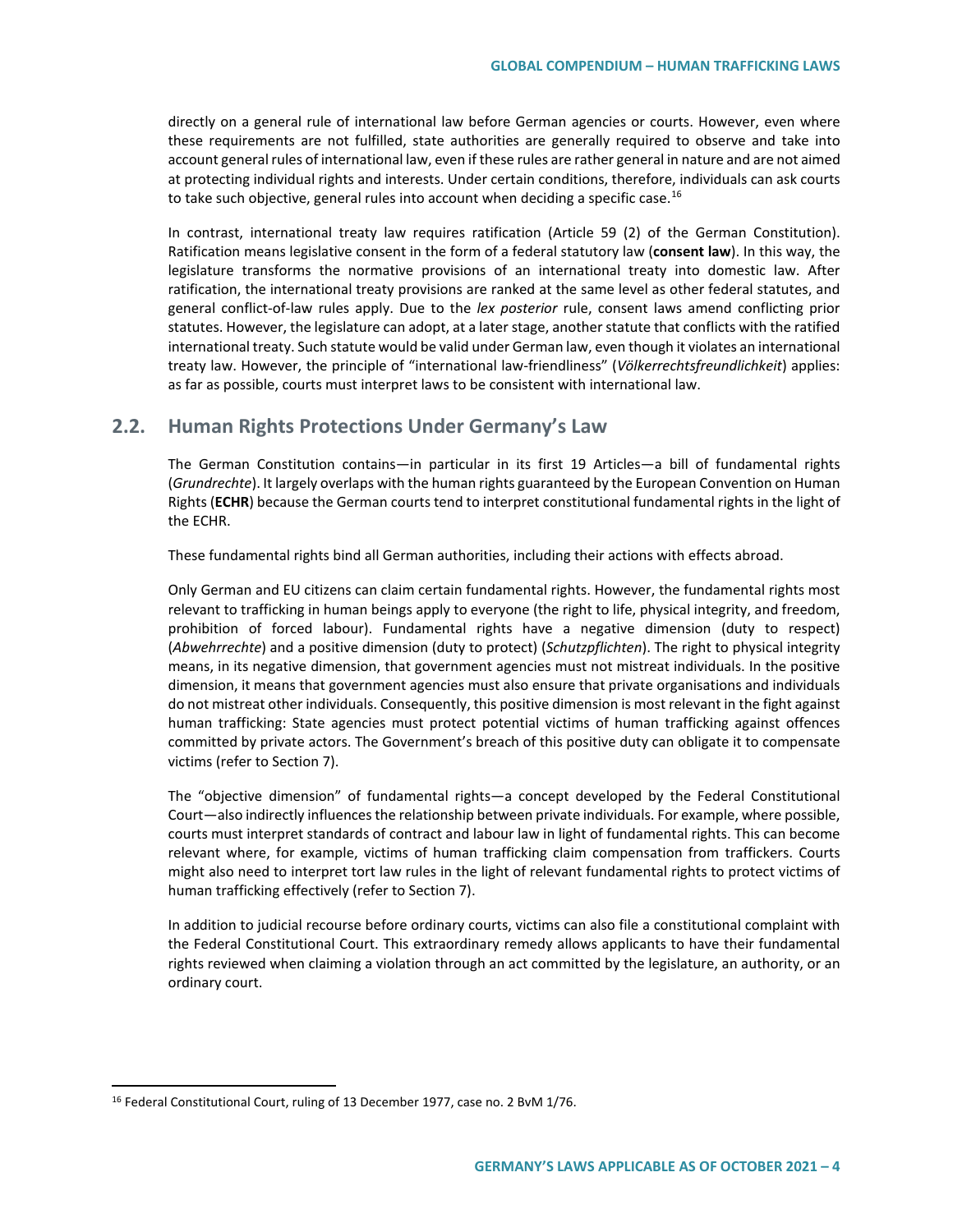# **2.3. Criminalization of Modern Slavery**

Germany has a uniform federal criminal code (*Strafgesetzbuch*) (**StGB or Criminal Code**). [17](#page-4-0) Sections 232 to 233a of the Criminal Code provide the key standards for combating human trafficking.

# **2.4. Supply Chain Reporting**

Until recently, no legislation explicitly required reporting of human trafficking in supply chains or obliged private businesses to control their supply chains to hinder human trafficking. However, this has changed at least for some major companies. Certain non-financial reporting obligations for major companies, credit institutions, and insurance companies cover labour, social, and human rights issues. These obligations may also cover human trafficking risks (refer to Section 4). Moreover, under the new German Supply Chain Due Diligence Act enacted in 2021, certain major companies are also subject to reporting obligations (refer to Section 4).

# **2.5. Investigation, Prosecution, and Enforcement**

### *2.5.1. Investigation and prosecution of criminal offenses*

In principle, criminal prosecution is carried out at the state level by the respective competent authorities (public prosecutor's offices and police). The criminal prosecution authorities of the federal states work together and receive support from the Federal Criminal Police Office.

### *2.5.2. Mutual assistance/international cooperation*

The Council of Europe Convention on Action against Trafficking in Human Beings (**Convention**), applicable in Germany,<sup>[18](#page-4-1)</sup> promotes international cooperation on action against trafficking in human beings, essentially through the exchange of information amongst signatories of the Convention.<sup>[19](#page-4-2)</sup> The Convention also obliges parties to coordinate national policies and actions against human trafficking, including establishing coordinating bodies. GRETA evaluates the implementation of the Convention.

GRETA commented favourably on Germany's multidisciplinary approach to victim assistance and the prosecution of traffickers. GRETA also suggested improvements, <sup>[20](#page-4-3)</sup> including Germany expanding its cooperation with governmental and non-governmental actors in the main countries of origin for trafficking victims.<sup>[21](#page-4-4)</sup>

The Federal Government continues to cooperate with the European Union, the Council of Europe, the United Nations, and the International Labour Organization (**ILO**), as well as other bodies of the Organization for Security and Co-operation in Europe (**OSCE**) and the Council of the Baltic Sea States (**CBSS**).[22](#page-4-5)

<span id="page-4-0"></span><sup>&</sup>lt;sup>17</sup> Although Germany is a federal state, there are no criminal laws at the state level.

<span id="page-4-1"></span><sup>18</sup> Available at[: https://www.coe.int/en/web/impact-convention-human-rights/germany.](https://www.coe.int/en/web/impact-convention-human-rights/germany)

<span id="page-4-2"></span><sup>19</sup> Available at[: https://rm.coe.int/168008371d.](https://rm.coe.int/168008371d)

<span id="page-4-3"></span><sup>&</sup>lt;sup>20</sup> Available at[: https://rm.coe.int/greta-2019-07-fgr-deu-en/1680950011.](https://rm.coe.int/greta-2019-07-fgr-deu-en/1680950011)

<span id="page-4-4"></span><sup>&</sup>lt;sup>21</sup> Available at[: https://rm.coe.int/greta-2019-07-fgr-deu-en/1680950011.](https://rm.coe.int/greta-2019-07-fgr-deu-en/1680950011)

<span id="page-4-5"></span><sup>&</sup>lt;sup>22</sup> Available at[: https://ec.europa.eu/anti-trafficking/member-states/Germany.](https://ec.europa.eu/anti-trafficking/member-states/Germany)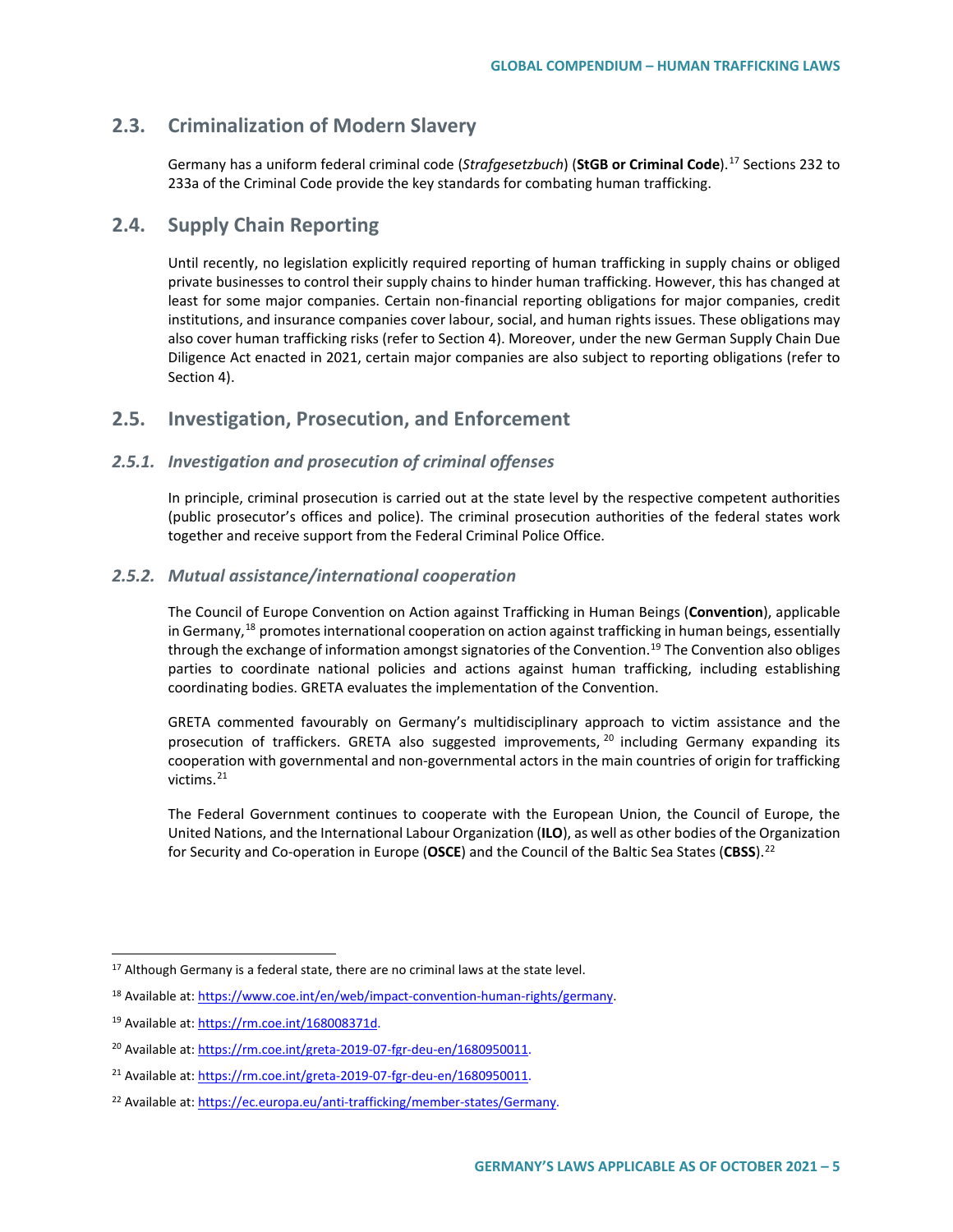# **3. GERMANY'S FEDERAL CRIMINAL OFFENSES RELATING TO SLAVERY, SLAVERY-LIKE CONDITIONS, AND HUMAN TRAFFICKING**

# **3.1. Overview of Criminal Offenses**

The German Criminal Code contains offences related to human trafficking. The central norms are Sections 232 to 233a and Sections 176, 176a, 180a, and 181a of the German Criminal Code. The individual offences target different forms of human trafficking and provide for prison sentences of up to 15 years.



# **3.2. Slavery Offenses Under the Criminal Code**

## *3.2.1. General*

The central norm regarding human trafficking and comparable acts is Section 232 of the Criminal Code. A 2016 amendment aims to meet international and European requirements in relation to human trafficking.

### *Section 232 Criminal Code:*

*(1) Whoever recruits, transports, transfers, harbours or receives another person by taking advantage of that person's personal or financial predicament or helplessness on account of being in a foreign country, or that person is under 21 years of age, incurs a penalty of imprisonment for a term of between six months and five years if* 

*1. that person is to be exploited by way of*

*(a) engaging in prostitution or performing sexual acts on or in the presence of the offender or a third person, or having sexual acts performed on them by the offender or a third person,*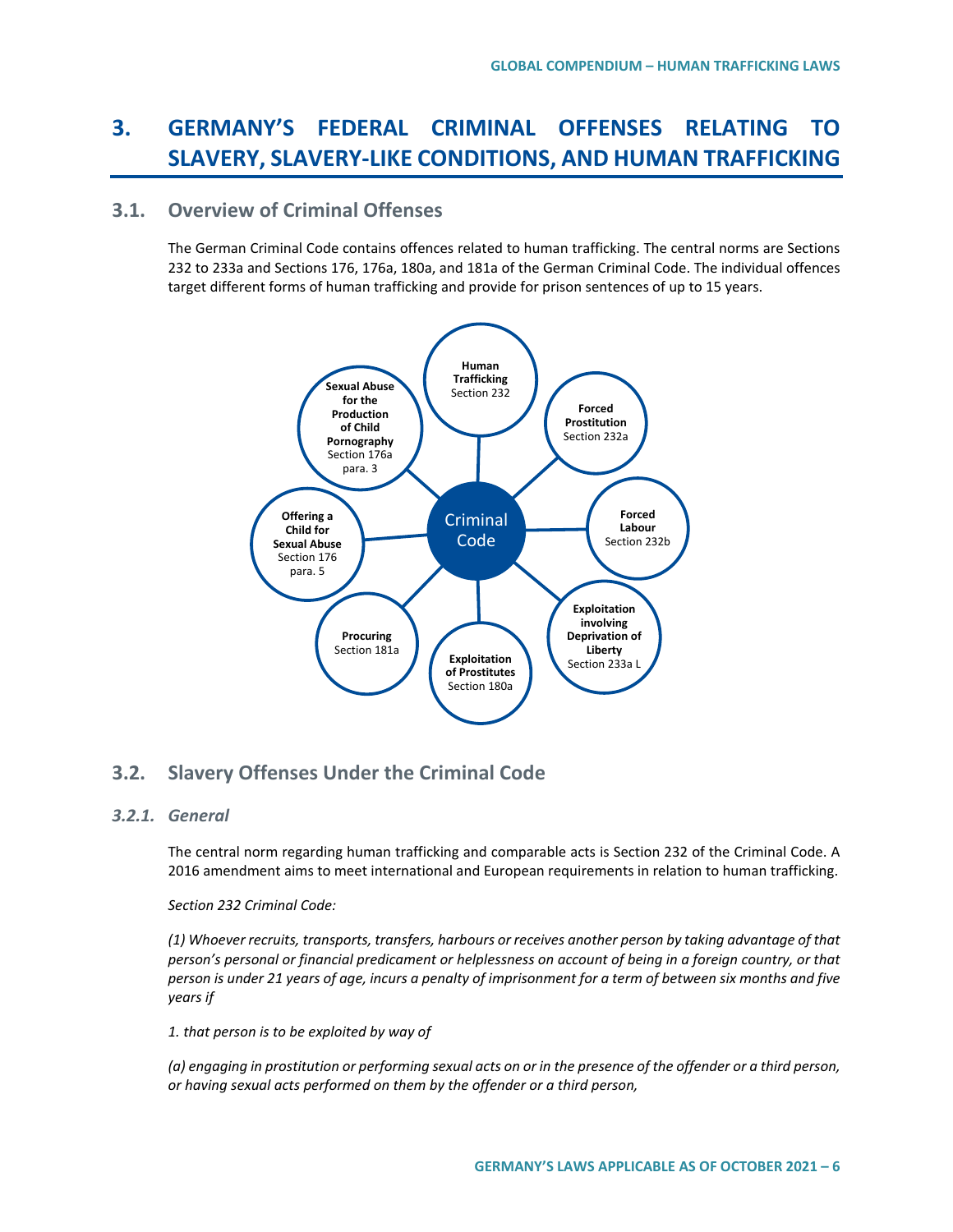*(b) employment,*

*(c) begging or*

*(d) committing criminal offences,*

*2. that person is to be held in slavery, bonded labour, debt bondage or under corresponding or similar conditions or*

*3. an organ is to be illegally removed from that person.*

*Exploitation through employment within the meaning of sentence 1 number 1 (b) occurs if the employment, in serving the ruthless pursuit of profit, takes place under working conditions which are strikingly different to those of others performing the same or a similar activity (exploitative employment).* 

*(2) Whoever, with respect to another person who is to be exploited in the manner referred to in subsection (1) sentence 1 numbers 1 to 3,* 

*1. recruits, transports, transfers, harbours or receives that person by force, by threat of serious harm or by deception or*

*2. abducts that person or gains physical control over him or her or encourages a third person to gain physical control over him or her*

*incurs a penalty of imprisonment for a term of between six months and 10 years.*

*(3) In the cases under subsection (1), the penalty is imprisonment for a term of between six months and 10 years if* 

*1. the victim is under 18 years of age at the time of the commission of the offence,*

*2. the offender seriously physically ill-treats the victim or, by committing the offence or an act committed during the offence, at least recklessly places the victim in danger of death or at risk of serious damage to health or*

*3. the offender acts on a commercial basis or as a member of a gang whose purpose is the continued commission of such offences.*

*In the cases under subsection (2), the penalty is imprisonment for a term of between one year and 10 years if the offence was committed under one of the circumstances indicated in sentence 1 numbers 1 to 3.* 

*(4) In the cases of subsection (1) and (2) and subsection (3) sentence 1, the attempt is punishable.*

| <b>HUMAN TRAFFICKING PENALTIES IN GERMANY</b>                                                               | <b>Duration of</b><br><i>imprisonment</i> |
|-------------------------------------------------------------------------------------------------------------|-------------------------------------------|
| Human trafficking according to Section 232                                                                  | 6 months to 5 years                       |
| Without aggravating circumstances [paragraph 1]                                                             |                                           |
| <b>Attempt</b>                                                                                              | Mitigation possible                       |
| Use of certain instrumentalities: violence, threat or<br>deceit [paragraph 2]                               | 6 months to 10 years                      |
| Offence was committed against a minor (under 18),<br>special consequences (grievous bodily harm, recklessly | 6 months to 10 years                      |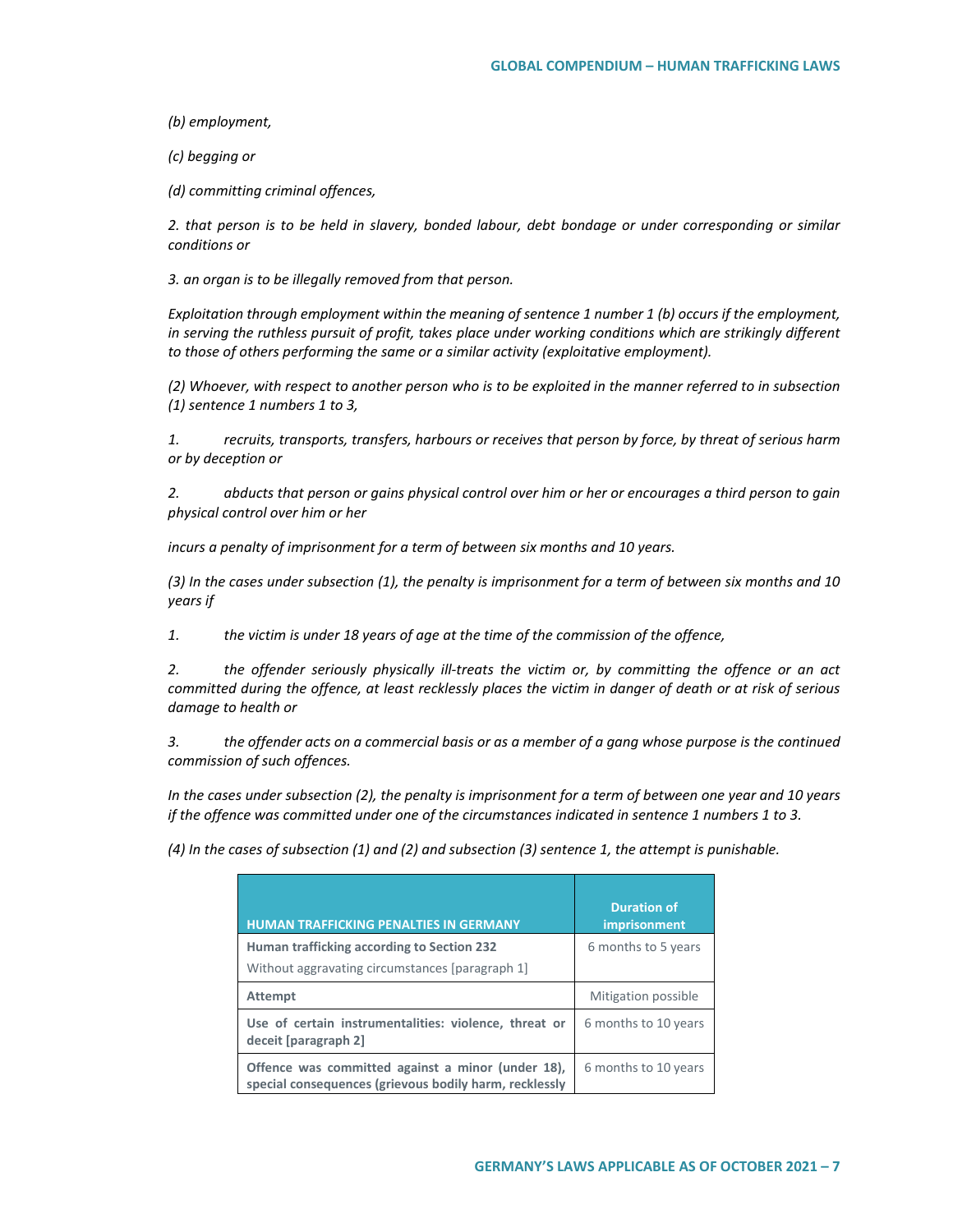| <b>HUMAN TRAFFICKING PENALTIES IN GERMANY</b>                                                             | <b>Duration of</b><br><i>imprisonment</i> |
|-----------------------------------------------------------------------------------------------------------|-------------------------------------------|
| endangers death or serious damage to health), acts<br>commercially or as a member of a gang [paragraph 3] |                                           |
| Paragraph 3 in combination with paragraph 2                                                               | 1 to 10 years                             |

# *3.2.2. Extraterritorial application*

Section 6 (4) of the Criminal Code states: "German criminal law continues to apply, irrespective of the law of the place of the crime, to acts of trafficking in human beings (Section 232 Criminal Code)."

Section 5 (8) of the Criminal Code states: "German criminal law applies, irrespective of the law of the place of the offence, to offences against sexual self-determination in the cases of Section 174 (1), (2) and (4), Section 176 to 179 and Section 182, if the offender is German at the time of the offence, which are committed abroad."

# **3.3. Slavery-Like Offenses in Germany's Legal Order**

# *3.3.1. Servitude*

Article 4(1) of the ECHR establishes an absolute prohibition of slavery without defining the term itself. Other instruments of international law must therefore be used to interpret it, such as the Slavery Convention  $(1926).$ <sup>[23](#page-7-0)</sup> The scope of the term "slavery" under the ECHR is disputed. However, the ECtHR interprets Article 4 broadly. It is thus clear that trafficking in human beings, at least under certain conditions, constitutes a practice against which Article 4 protects.<sup>24</sup> This concerns not only the negative (duty to respect) but also the positive (duty to protect) human rights dimension. The ECtHR therefore held that Article 4 of the ECHR requires Member States (including Germany) to ensure that, in addition to provisions on the criminalization of trafficking in human beings, they take appropriate measures to regulate commercial activities that are often used as a cover for trafficking in human beings.<sup>[25](#page-7-2)</sup> This section addresses mainly the criminal law sanctions applicable in Germany to combat human trafficking and related offences. The other sections below will look at other areas of law (*e.g*., tort, labour, or procurement) which intend to regulate commercial activities in a manner to combat these crimes.

Sections 232 and 232b of the Criminal Code punish acts that constitute or are intended to constitute slavery, servitude, or similar acts with a prison sentence of six months and up to five (Section 232) or 10 years (Section 232b) if a person is to be held in slavery, serfdom, bondage, or under similar conditions. In cases of human trafficking involving prostitution, the perpetrator can in severe cases (*e.g.*, with underage victims) even be punished with up to 15 years in prison.<sup>[26](#page-7-3)</sup>

Slavery means "the status or condition of a person over whom any or all of the powers attaching to the right of ownership are exercised."<sup>[27](#page-7-4)</sup> Under federal case law, this requires that a state formally or at least implicitly recognizes slavery as the exercise of property rights over another person. The intent to bring

<span id="page-7-0"></span><sup>&</sup>lt;sup>23</sup> Karpenstein/Mayer/Behnsen EMRK Art. 4 para. 3.

<span id="page-7-1"></span><sup>&</sup>lt;sup>24</sup> Karpenstein/Mayer/Behnsen EMRK Art. 4 para. 8.

<span id="page-7-2"></span><sup>25</sup> ECtHR, Judgment of 7 January 2010, Application no. 25965/04, *Rantsev v. Cyprus and Russia*, para. 284; Karpenstein/Mayer/Behnsen EMRK Art. 4 Rn. 3–11 with further references.

<span id="page-7-3"></span><sup>26</sup> *See* Sec. 232a para. 4 in conjunction with Sec. 38 of the Criminal Code.

<span id="page-7-4"></span> $27$  Article 1 (1) of the Slavery Convention, signed at Geneva on 25 September 1926.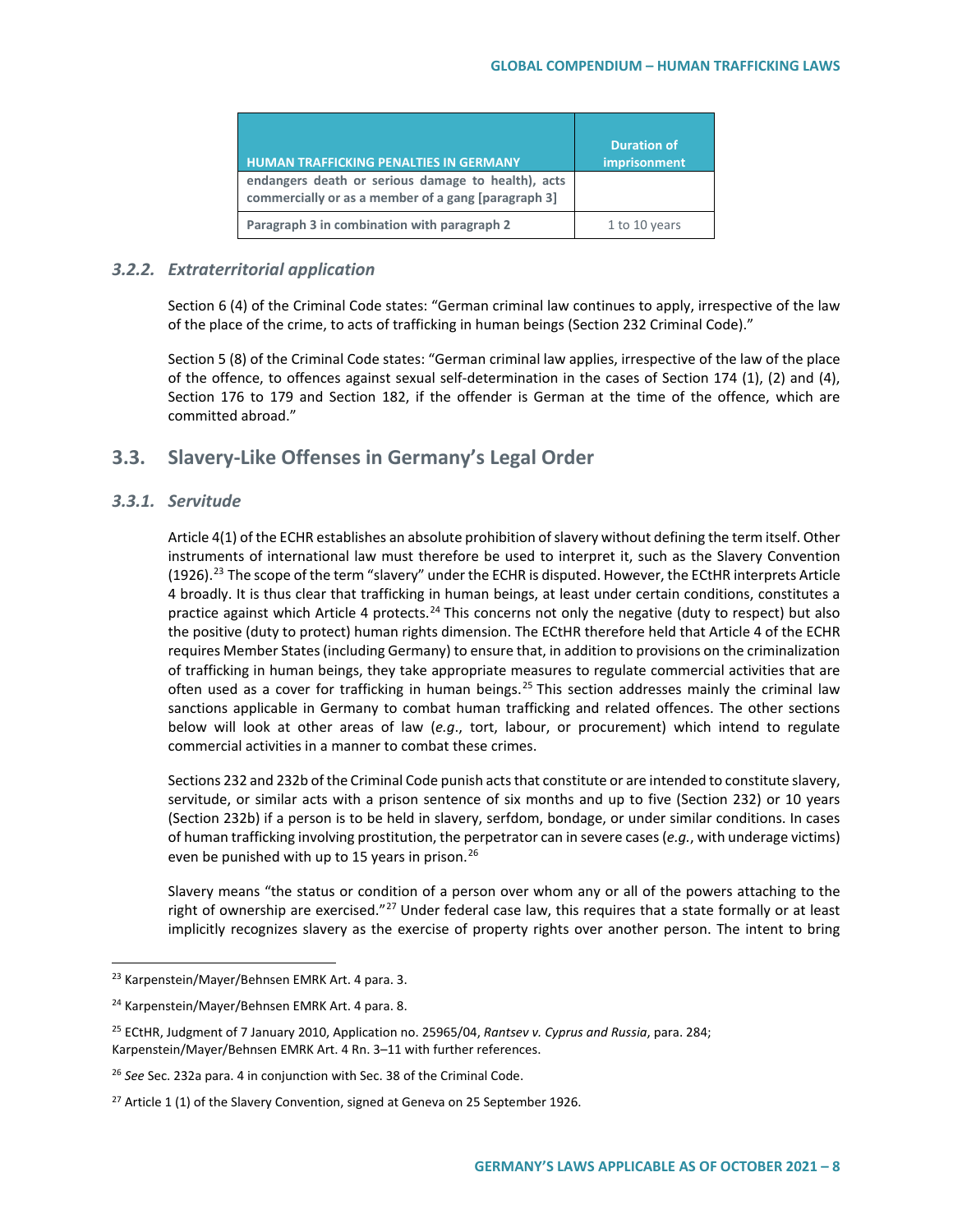another person into slavery or servitude would therefore include the intent to subject the victim to a legal system that still at least implicitly recognizes the legal status of a slave, which Germany clearly does not.<sup>28</sup> From a German law perspective, acts intending to submit another person to slavery could therefore only occur in cases of abduction of people from the territory of the Federal Republic of Germany, or in cases of crimes outside of Germany in countries where slavery formally or informally persists.<sup>[29](#page-8-1)</sup> However, the practical relevance of this narrow interpretation of the term slavery seems limited, since it is, unfortunately, also possible in Germany to hold people captive in slave-like conditions. Insofar as this is intended by the perpetrator, this would fulfil the requirements of Section 232 of the Criminal Code for criminal liability. This is because the intention to hold a person "in slavery ... or under corresponding or similar conditions" is sufficient. This crime can therefore also be committed in states like Germany where slavery is neither formally nor informally recognized.

### *3.3.2. Forced labor*

Section 232b penalizes the exploitation of another person's labour by restricting freedom of selfdetermination or taking advantage of their helplessness. The sentence ranges from a minimum of three months, in less severe cases, to up to 15 years of imprisonment in severe cases.

### *3.3.3. Deceptive recruiting for labor or services*

The element "recruiting" not only describes conduct, such as advertising, but also requires the recruited person to agree—explicitly or tacitly—with the perpetrator to perform a certain activity. Whether the agreement is legally effective is irrelevant. Under the terms of the agreement, the recruited person must feel obliged to submit to the recruiter's or another person's instructions, such as to start prostitution. Therefore, there is no recruitment if someone is merely tempted to leave home by promises—such as the general possibility of getting a job. As the agreement is the basis for the offence, it also does not matter whether the intended activity takes place. This definition corresponds to the term "recruitment" as used in the Palermo Protocol and in the framework decision.<sup>[30](#page-8-2)</sup>

### *3.3.4. Early and forced marriage*

It is a forced marriage if at least one of the spouses is brought to the marriage by force. There are four main types of forced marriage: $31$ 

- Migrants living in Germany are married to each other by family members or third parties without the willingness of both partners to be married;
- Girls or young women or young men from the country of origin of migrants now living in Germany are married to them in Germany without their agreement;
- During a vacation in the home country of their families or relatives, young (usually underage) women who live in Germany are married, often without having been informed beforehand, so-called "vacation marriage" or "marriage abduction"; and

<span id="page-8-0"></span> <sup>28</sup> *See*: Federal Supreme Court (BGH), Judgment of 11 May 1993—1 StR 896/92; *MüKoStGB/Renzikowski StGB*, 4th edition, § 232 Rn. 78.

<span id="page-8-1"></span><sup>29</sup> MüKoStGB/Renzikowski StGB, 4th edition, § 232 Rn. 78.

<span id="page-8-2"></span><sup>30</sup> MüKoStGB/Renzikowski StGB, 3rd edition, § 232 Rn. 47.

<span id="page-8-3"></span><sup>31</sup> MüKoStGB / Wieck-Noodt StGB, 4th edition, § 237 Rn. 7.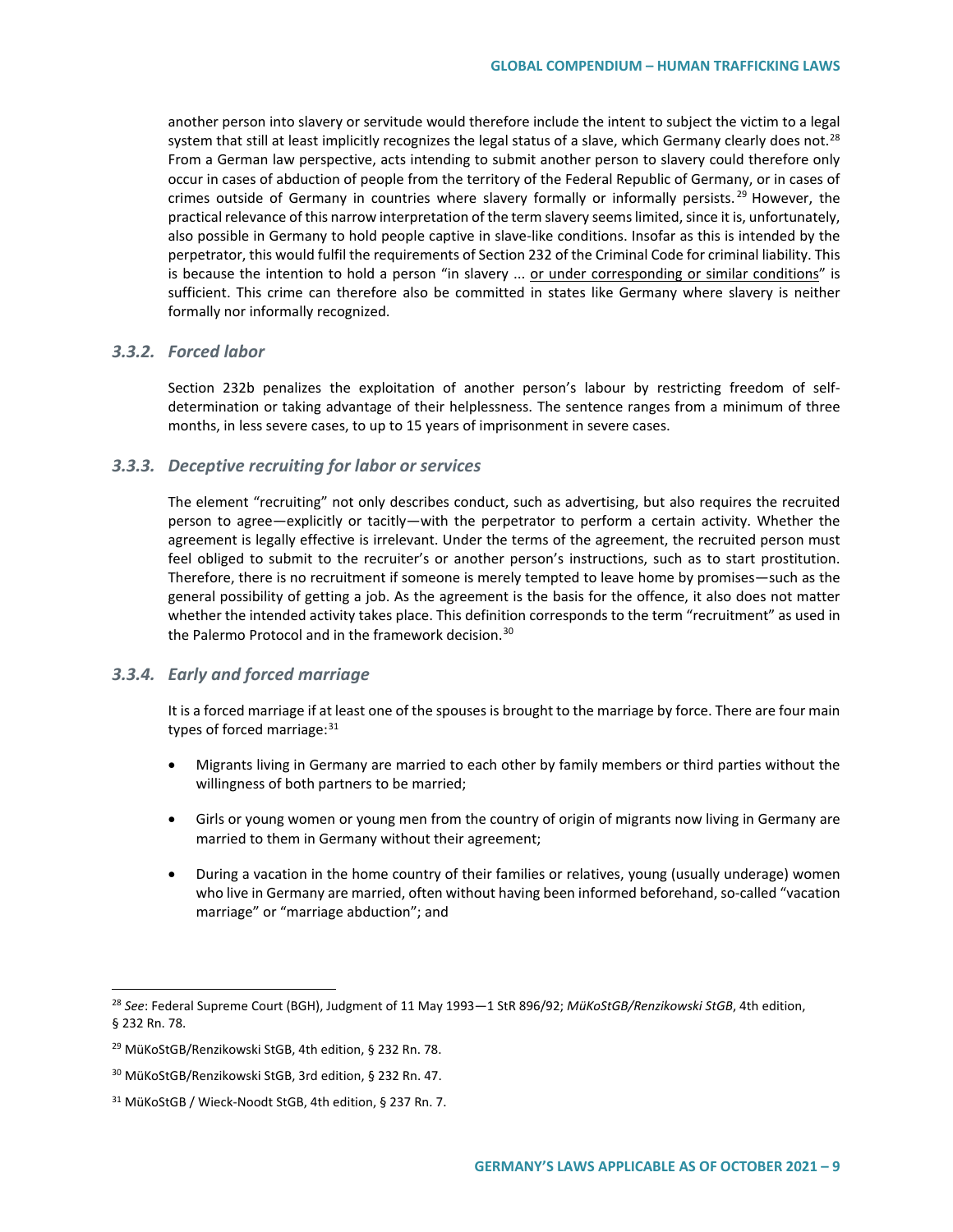• A woman or girl living in Germany with a secure residence status is married to a man who still lives in the family's home country to enable him to legally immigrate to Germany within the framework of spouse reunification, so-called "marriage for an immigration ticket."

### *3.3.5. Debt bondage*

The term "debt bondage" refers to Section I, Article 1(a) of the Supplementary Convention of 7.9.1956 as a "legal status or situation that arises from the fact that a debtor pledges his personal services or those of a person under his control as security for a debt if the reasonably determined value of these services does not serve to repay the debt, or if these services are not limited and determined both by their duration and by their nature."[32](#page-9-0) According to the legislative explanatory memorandum, debt bondage is a relationship of dependency in which the creditor exploits the debtor's labour over a longer period of time to pay off an existing or supposed debt.<sup>33</sup> Often the perpetrator holds back the victim's wages until the cost of smuggling or a loan for relatives has been repaid. The perpetrator extends the bondage by charging the victim new excessive—costs for food and accommodation. The decisive factor for debt bondage is whether the "employer" has complete control over the "employee" and arbitrarily can require the employee to work without restriction at any time.

### *3.3.6. Any other relevant offenses*

#### **Crimes against humanity**

Section 7 of the German International Criminal Code (*Völkerstrafgesetzbuch*) (**VStGB**) penalizes crimes against humanity and punishes those who are trafficking in human beings, particularly in women or children, or whoever enslaves a person in another way and in doing so arrogates themselves a right of ownership over that person. Conviction pursuant to the German International Criminal Code requires a widespread or systematic attack directed against any civilian population, with the so-called Islamic State being a recent example. The offender shall be punished with imprisonment for not less than five years. Higher sentences are possible depending on the circumstances of the case.

In a recent trial before the Munich Higher Regional Court, an Islamic State returnee from Iraq has been sentenced to 10 years in prison, as the court found her—among others—guilty of crimes against humanity in the case of enslaving and killing a child.<sup>[34](#page-9-2)</sup> The defendant watched as her then-husband chained a fiveyear-old Yazidi girl in a courtyard in Iraq and left her there to die of thirst in the sun, although it would have been possible for her to intervene and prevent the child´s death. The then-husband is currently on trial in Frankfurt.[35](#page-9-3) Even though the crimes were committed outside of Germany, they were tried in Germany based on the principle of universal jurisdiction. In essence, this principle means that some crimes are so grave—such as genocide and war crimes—that impunity and normal territorial restraints on prosecutions do not apply.  $36$  While universal jurisdiction is recently in the news regarding persons who

<span id="page-9-0"></span><sup>&</sup>lt;sup>32</sup> Supplementary Convention on the Abolition of Slavery, the Slave Trade, and Institutions and Practices Similar to Slavery from 7.9.1956.

<span id="page-9-1"></span><sup>33</sup> MüKoStGB/Renzikowski StGB § 232 Rn. 80.

<span id="page-9-2"></span><sup>34</sup> Available at[: https://www.euronews.com/2021/10/25/german-is-bride-jailed-in-one-of-world-s-first-trials-for-war-crimes](https://www.euronews.com/2021/10/25/german-is-bride-jailed-in-one-of-world-s-first-trials-for-war-crimes-against-yazidis)[against-yazidis.](https://www.euronews.com/2021/10/25/german-is-bride-jailed-in-one-of-world-s-first-trials-for-war-crimes-against-yazidis) 

<span id="page-9-3"></span><sup>35</sup> Available at[: https://www.bbc.com/news/world-europe-59036964.](https://www.bbc.com/news/world-europe-59036964)

<span id="page-9-4"></span><sup>36</sup> Available at[: https://www.washingtonpost.com/world/europe/germany-war-crimes-justice/2021/03/05/b45372f4-7b78-](https://www.washingtonpost.com/world/europe/germany-war-crimes-justice/2021/03/05/b45372f4-7b78-11eb-8c5e-32e47b42b51b_story.html) [11eb-8c5e-32e47b42b51b\\_story.html.](https://www.washingtonpost.com/world/europe/germany-war-crimes-justice/2021/03/05/b45372f4-7b78-11eb-8c5e-32e47b42b51b_story.html)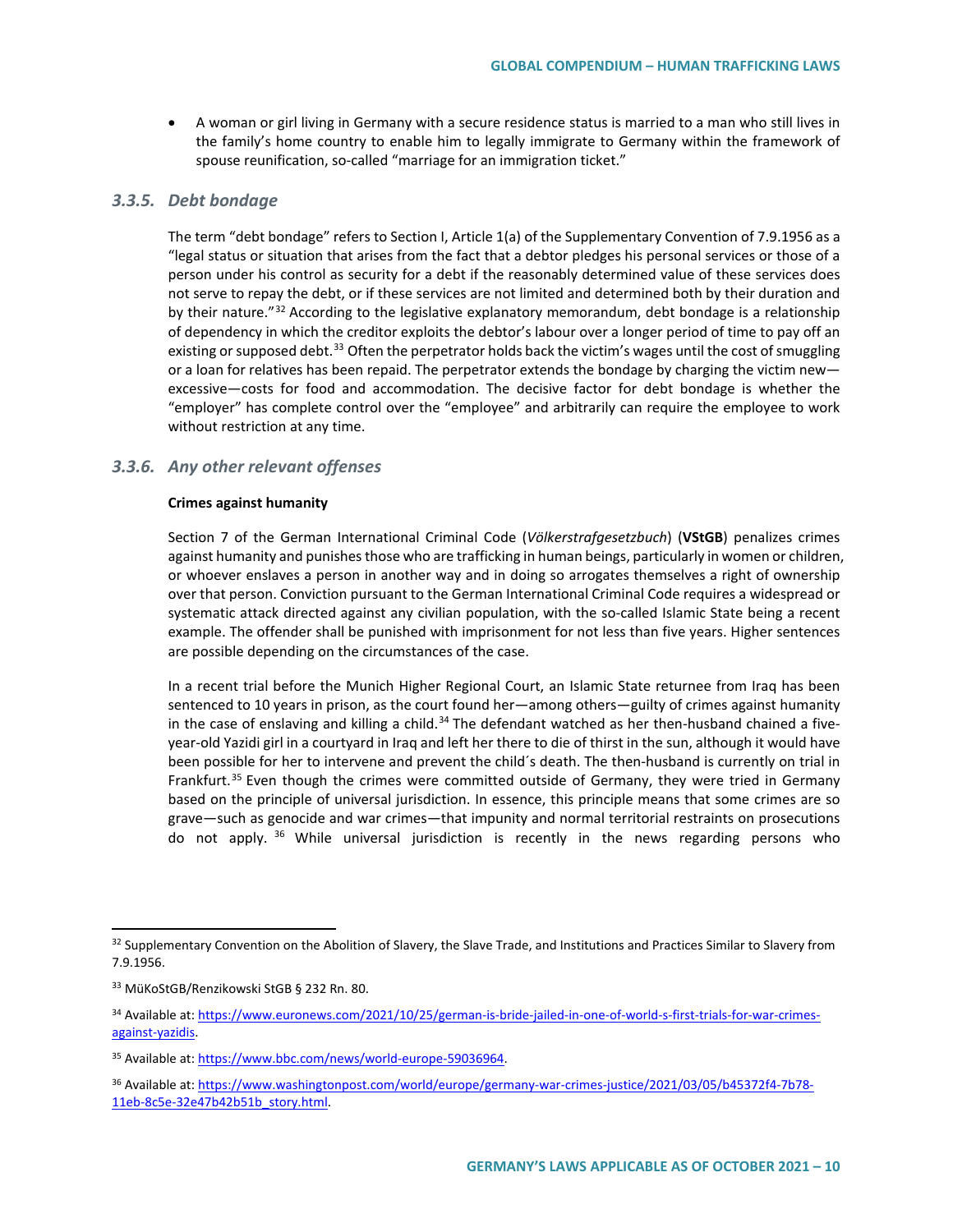worked/collaborated in Nazi concentration camps, <sup>[37](#page-10-0)</sup> it can also be put into effect regarding human trafficking and slavery, as evidenced by the recent cases connected to the Islamic State.

### *3.3.7. Extraterritorial application of the offenses*

Refer to Section 3.2.2.

# **3.4. Human Trafficking/Smuggling-Related Criminal Offenses**

### *3.4.1. International and domestic trafficking/smuggling of people*

German law historically punished the smuggling of foreigners. The residence and asylum law directives of the European Union further enhanced criminal offences for smuggling. According to Sections 96 and 97 of the Residence Act, it is a crime for anyone to instigate another person or assist another person to enter the country illegally or despite an existing prohibition on residence. An instigation occurs when the smuggler enlists a foreigner to enter the country illegally, for example by recruiting a person abroad to pursue illegal employment, such as prostitution, after being smuggled into Germany. Aiding and abetting is giving any help or support to a foreigner to enter the country without permission. Such actions include procuring transport or transport options, providing information about suitable border crossing points, or procuring false, forged, or foreign passports or other documents. The sentences range from three months to five years in prison, in less severe cases monetary fines or up to five years in prison. Anyone who smuggles commercially or as a member of a gang is punished with a sentence of six months to 10 years.

### *3.4.2. International and domestic trafficking in children*

The smuggling/trafficking of minors is also punishable under the same rules that apply for adults (refer to Section 3.4.1.). However, the fact of smuggling requires a deliberate, illegal act. In order for a punishable crime to be committed, the foreigner (*i.e.*, the minor) has to deliberately realize the fact of unauthorised entry.[38](#page-10-1)

### *3.4.3. Victim harboring*

Section 232 of the Criminal Code also penalizes harbouring, which means giving someone a kind of accommodation (*e.g.*, apartment, hotel room, caravan) for purposes of human trafficking.

### *3.4.4. Extraterritorial application of human trafficking and smuggling offenses*

Refer to Section 3.2.2.

### *3.4.5. International and domestic organ trafficking*

Section 232 of the Criminal Code also covers human trafficking for the purpose of organ trafficking. The sentence ranges from six months to 10 years of imprisonment.

<span id="page-10-0"></span> <sup>37</sup> Available at[: https://www.france24.com/en/europe/20211019-trial-begins-in-germany-for-96-year-old-former-nazi-death](https://www.france24.com/en/europe/20211019-trial-begins-in-germany-for-96-year-old-former-nazi-death-camp-secretary)[camp-secretary](https://www.france24.com/en/europe/20211019-trial-begins-in-germany-for-96-year-old-former-nazi-death-camp-secretary) o[r https://www.theguardian.com/world/2021/oct/07/trial-begins-of-100-year-old-former-nazi-concentration](https://www.theguardian.com/world/2021/oct/07/trial-begins-of-100-year-old-former-nazi-concentration-camp-guard)[camp-guard.](https://www.theguardian.com/world/2021/oct/07/trial-begins-of-100-year-old-former-nazi-concentration-camp-guard)

<span id="page-10-1"></span><sup>38</sup> Order of the Federal Court of Justice of 24 October 2018—1 StR 212/18.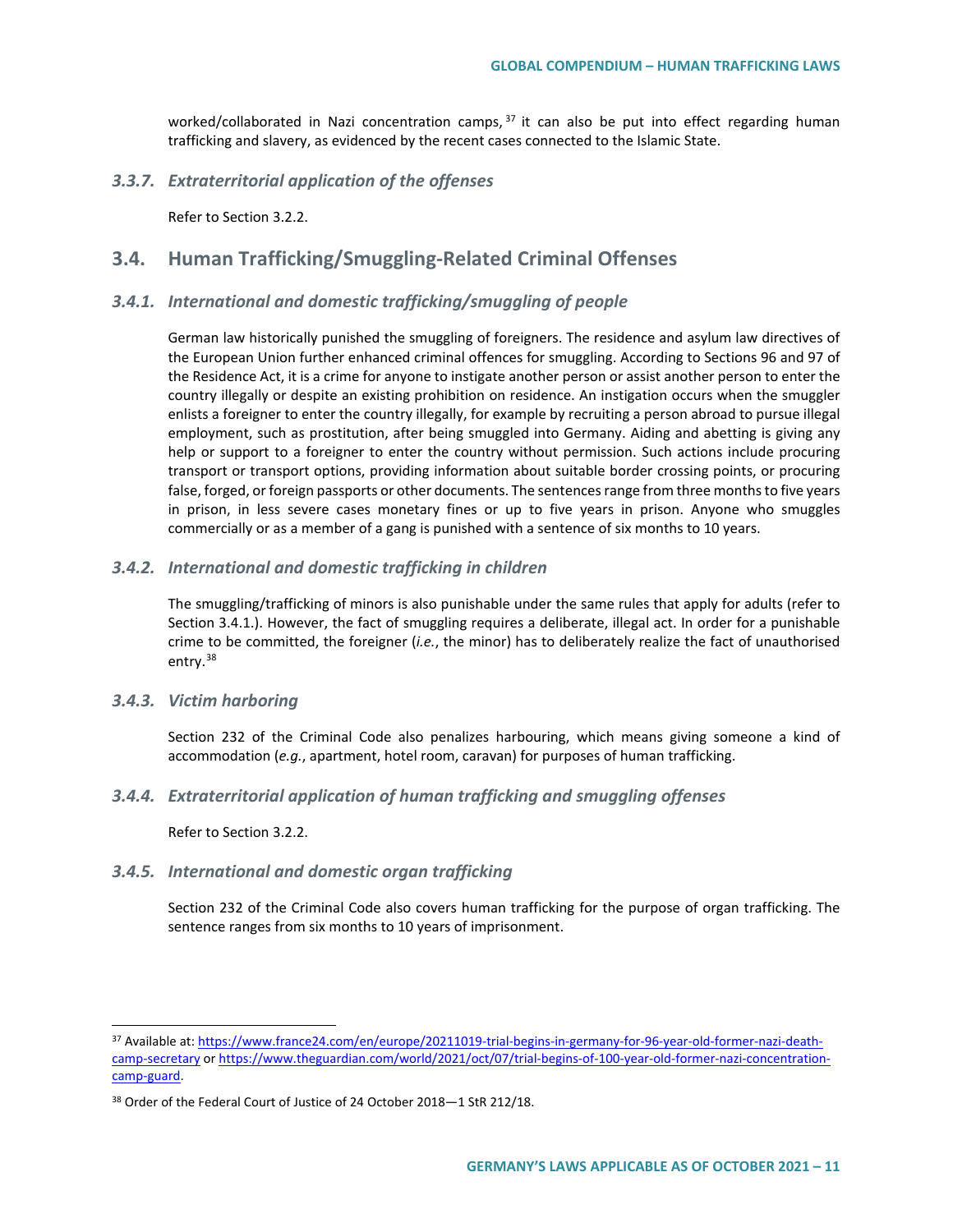Section 18 of the Transplantation Act punishes organ and tissue trade for use in the healing treatment of another. It is also a crime to remove organs or tissues that are prohibited from trading, to transfer them to another person, or to have them transferred. The sentence is up to five years of imprisonment.

# **3.5. Online Exploitation of Children Offenses**

### *3.5.1. Overview*

The Criminal Code contains several offences dealing with the online exploitation of children. The respective norms mainly refer to illegal content, which is defined broadly to cover online-related exploitation. It is therefore irrelevant whether illegal content (*e.g.*, child pornography) is, for example, stored on data storage devices or transmitted via electronic communication services as real-time transmissions on the Internet.

### *3.5.2. Dissemination, procurement, and possession of child pornography*

Section 184b of the Criminal Code punishes the dissemination, procurement, and possession of child pornography (under 14 years of age) with imprisonment from one to 10 years. In grave cases, where the offender acts on a commercial basis or as member of a gang, imprisonment is between two and 15 years.

#### *3.5.3. Dissemination, procurement, and possession of youth pornography*

Section 184c of the Criminal Code punishes the dissemination, procurement, and possession of youth pornography (at least 14 years old but under 18 years) with imprisonment up to three years or a fine. In grave cases, imprisonment is from three months to five years.

### *3.5.4. Organization and attendance of presentations of child and youth pornography*

Section 184e of the Criminal Code penalises organising and attending presentations of child and youth pornography. For the penalty, Section 184b applies *mutatis mutandis*.

# **3.6. Child Sex Tourism Offenses**

Sex tourism in itself is not a criminal offence, but may constitute other offences. These include the promotion of sexual acts by minors (Section 180 of the Criminal Code) or the sexual abuse of minors (Section 182 of the Criminal Code). German sex tourism, where a German citizen travels abroad to have sex with children, is a crime prosecuted in Germany (*see* Section 5, number 8, of the Criminal Code).

# **4. GERMANY'S SUPPLY CHAIN REPORTING LEGISLATION**

In April 2017, Germany transposed the EU CSR Directive (Directive 2014/95/EU) on non-financial reporting into national law. Germany has chosen a one-to-one implementation in Section 289 lit. (b) to lit. (e) of the German Commercial Code (**HGB**). Consequently, certain major companies (balance sheet total of more than EUR 20 million or sales revenues of more than EUR 40 million) must issue a non-financial statement if they are capital market-oriented and have more than 500 employees. The same applies to credit institutions and insurance companies.

The non-financial statement must cover several environmental, social, and corporate governance (**ESG**) aspects: environmental concerns, employee concerns, social concerns, respect for human rights and prevention of human rights violations, and the fight against corruption and bribery. This requirement applies not only to the reporting company's immediate sphere of activity, but also to non-financial impacts along the supply chain. Therefore, the obligation to provide a non-financial statement may also cover likely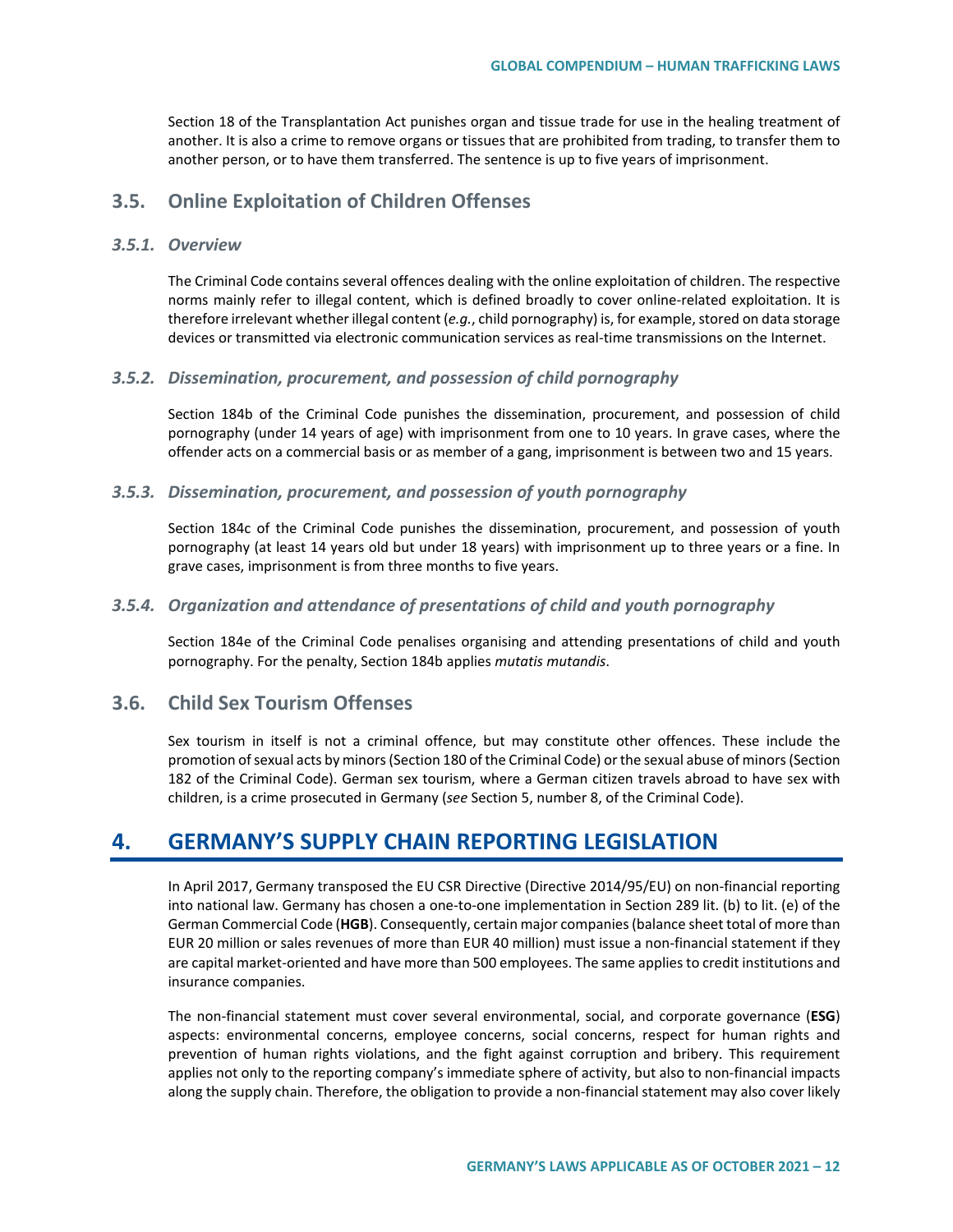and material ESG risks associated with the company's business relationships, products, and services (Section 289c(3) of the HGB). The term "business relationship" refers not only to the relationship with the company's suppliers and service providers, but also to its customers (**reverse supply chain**). This "reverse supply chain" makes non-financial reporting also relevant to credit institution. Reporting credit institutions might need to provide information on the extent to which their customer loans have a negative impact on the ESG aspects mentioned. In addition, the non-financial statement should include information on the company's due diligence processes to identify, prevent, and mitigate existing and potential adverse impacts.

While the statute does not mention human trafficking, incidents of human trafficking occurring along the supply chain would seem to fall within several ESG aspects covered by the non-financial reporting obligation, including employee concerns, social concerns, and human rights risks (considering that human trafficking is a severe human rights violation).

In line with the UN Guiding Principles on Business and Human Rights, the German Government has adopted a National Action Plan for Business and Human Rights (**NAP**). Companies were asked on a voluntary basis to publish a human rights policy statement, establish a procedure to identify actual or potential adverse impacts on human rights, report on measures taken, and implement a grievance mechanism. Companies that have not adopted particular measures should explain why they have not adopted those measures ("comply or explain" mechanism). The Government's goal was to have at least 50% of companies with more than 500 employees introduce such measures by 2020. However, this target was not met.

After long political debates, the German legislature adopted, on 11 and 25 June 2021, a Supply Chain Due Diligence Act (*Lieferkettensorgfaltspflichtengesetz*) (**SCDDA**).

The SCDDA obliges major enterprises/companies to minimize risks to human rights and the environment in their own businesses and their global supply chains. A major enterprise (and thus regulated under the SCDDA) is an enterprise (including a subsidiary or branch) in Germany with 3,000 employees; as of 2024, the threshold drops to 1,000 employees. The SCDDA requires such companies to perform environmental and human rights due diligence with regard to their own businesses (including group companies) and their direct suppliers. Regulated companies must also take action with regard to their indirect suppliers if there is sufficient evidence of human rights or environmental risks. Compliance with the SCDDA is supervised by the Federal Office for Economic Affairs and Export Control (**BAFA**). An individual person who can make a substantiated claim that they were violated in their protected legal position as a result of the non-fulfilment of an obligation under the SCDDA can request BAFA to take action (Sec. 14 of the SCDDA).

The SCDDA addresses human trafficking. Companies must discuss any human rights risk arising from forced labour. This risk includes any work or service that is required of a person under threat of punishment and that the person has not voluntarily agreed to do, for example, work resulting from debt bondage or human trafficking. The SCDDA requires companies to take "adequate measures" to prevent those risks. It also has some requirements—in part detailed, in part vague—on how to organise a company's compliance system, such as the obligation to establish a complaint mechanism for victims of alleged human rights violations. Moreover, Sec. 10 of the SCDDA establishes documentation and reporting obligations. For example, companies covered by the SCDDA must prepare annual reports on the fulfilment of their due diligence obligations and make them publicly available free of charge on the companies' websites (Sec. 10 (2) of the SCDDA). The report must be submitted to BAFA. A federal agency must supervise regulated companies and can investigate alleged cases of non-compliance. Failure to comply with the SCDDA can have significant implications, including regulatory fines of up to 2% of the annual global turnover. Affected persons have a right to request regulatory investigations from the competent federal agency. The SCDDA states that a violation shall not give rise to civil liability. EU due diligence legislation, now under way, might remove this limitation. On 10 March 2021, the European Parliament took the position that Member States shall be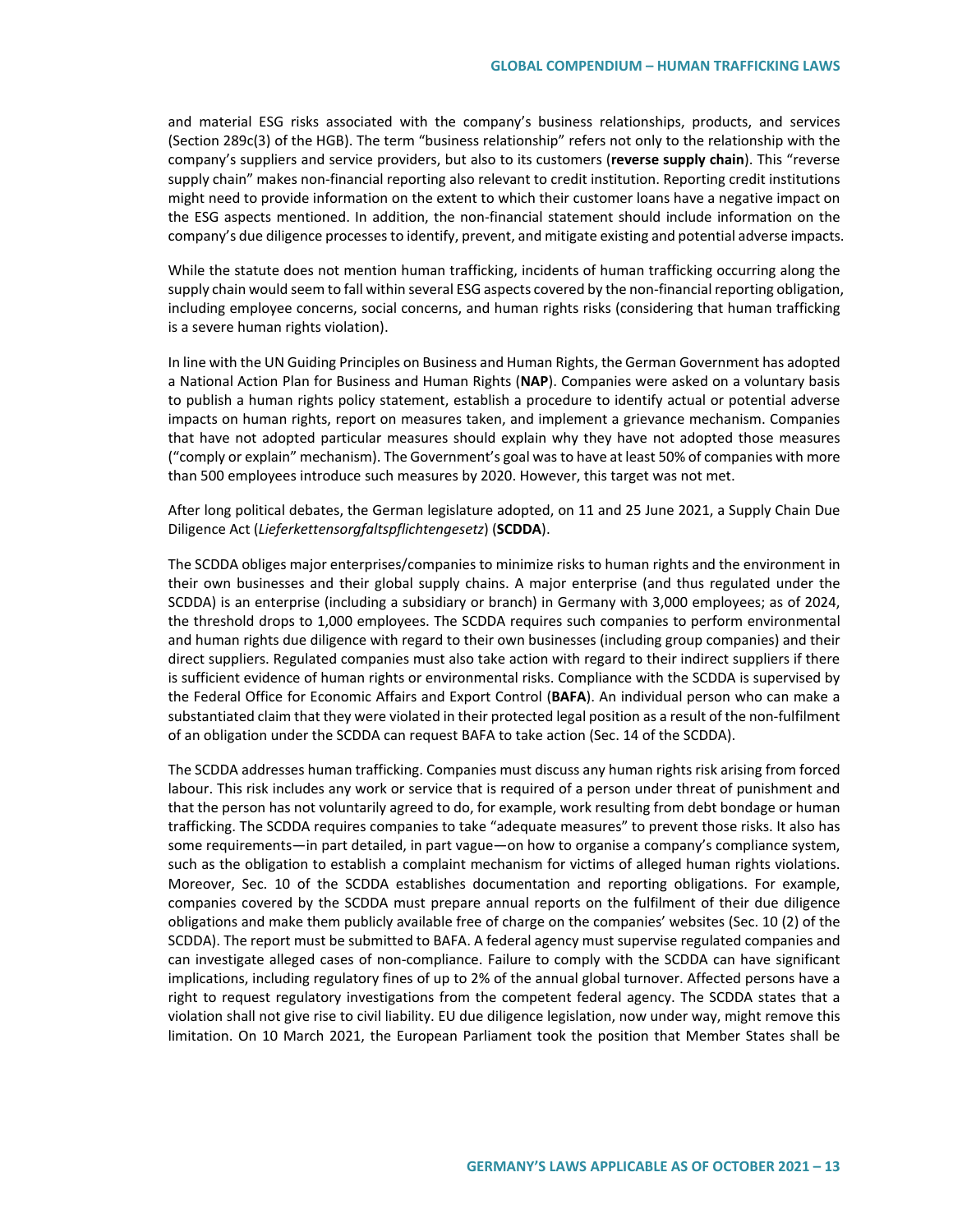required to "have a liability regime in place under which undertakings can [. . .] be held liable and provide remediation for any harm arising out of potential or actual adverse impacts on human rights." $39$ 

The EU due diligence legislation is expected to apply to a wide range of companies doing business in the European Union. The European Commission is expected to submit its legislative proposal by the end of  $2021.4$ 

# **5. FORCED LABOR: OVERVIEW OF GERMANY'S APPLICABLE EMPLOYMENT AND MIGRATION LAWS**

# **5.1. Employment Law Rights for Victims of Human Trafficking and Forced Labor**

Victims of forced labour can claim wage payments anytime an employment agreement exists. A claim does not require a written contract; verbal or tacit agreement and the actual performance of work is sufficient to trigger wage payment claims. Social security registration or the victim's residence status is irrelevant for bringing a civil claim. If no agreement of the wage amount exists, the competent court determines an adequate wage by looking at comparable positions in the relevant sector, taking into account collective agreements. Victims of forced labour and trafficking can also bring damage claims, both for financial or physical damages, as well for pain and suffering (*Schmerzensgeld*).

# **5.2. Applicability of Employment Legislation in the Context of Forced Labor or Trafficking**

Under Section 611a of the German Civil Code, an employment relationship exists where a person provides work for the benefit of another party according to that other party's instructions and directives. Personal, financial dependency is also a key aspect of an employment relationship. Victims of forced labour or trafficking often meet the definition of an employment relationship.

In Germany, labour exploitation occurs in industries in which "*workforce is indispensable but access is relatively easy, i.e. no particular qualifications are required.*"[42](#page-13-3) Typical examples for labour exploitation include the sex industry, meat processing, construction, and private households. $43$ 

Victims who are classified as employees can bring compensation claims against traffickers or those who have benefitted from their forced labour. Statutory law provides benefits and protection during the performance of work in an employment relationship, such as mandatory free time, vacation, insurance, and financial redress, such as claims for adequate compensation and damages.

<span id="page-13-4"></span>43 Available at[: https://www.kok-gegen-](https://www.kok-gegen-menschenhandel.de/fileadmin/user_upload/medien/kok_flyer_brosch/KOK_Schaubild_engl2.pdf)

<span id="page-13-0"></span><sup>&</sup>lt;sup>39</sup> European Parliament resolution of 10 March 2021 with recommendations to the Commission on corporate due diligence and corporate accountability (2020/2129(INL)), Annex, draft Article 19 (2).

<span id="page-13-1"></span> $40$  European Parliament resolution of 10 March 2021 with recommendations to the Commission on corporate due diligence and corporate accountability (2020/2129(INL)), available at: [https://www.europarl.europa.eu/doceo/document/TA-9-2021-](https://www.europarl.europa.eu/doceo/document/TA-9-2021-0073_EN.html) [0073\\_EN.html.](https://www.europarl.europa.eu/doceo/document/TA-9-2021-0073_EN.html)

<span id="page-13-2"></span><sup>41</sup> Available at[: https://www.europarl.europa.eu/RegData/etudes/BRIE/2020/659299/EPRS\\_BRI\(2020\)659299\\_EN.pdf.](https://www.europarl.europa.eu/RegData/etudes/BRIE/2020/659299/EPRS_BRI(2020)659299_EN.pdf)

<span id="page-13-3"></span><sup>42</sup> Available at[: https://www.kok-gegen-menschenhandel.de/en/human-trafficking/forms-of-exploitation/labor-exploitation.](https://www.kok-gegen-menschenhandel.de/en/human-trafficking/forms-of-exploitation/labor-exploitation)

[menschenhandel.de/fileadmin/user\\_upload/medien/kok\\_flyer\\_brosch/KOK\\_Schaubild\\_engl2.pdf.](https://www.kok-gegen-menschenhandel.de/fileadmin/user_upload/medien/kok_flyer_brosch/KOK_Schaubild_engl2.pdf)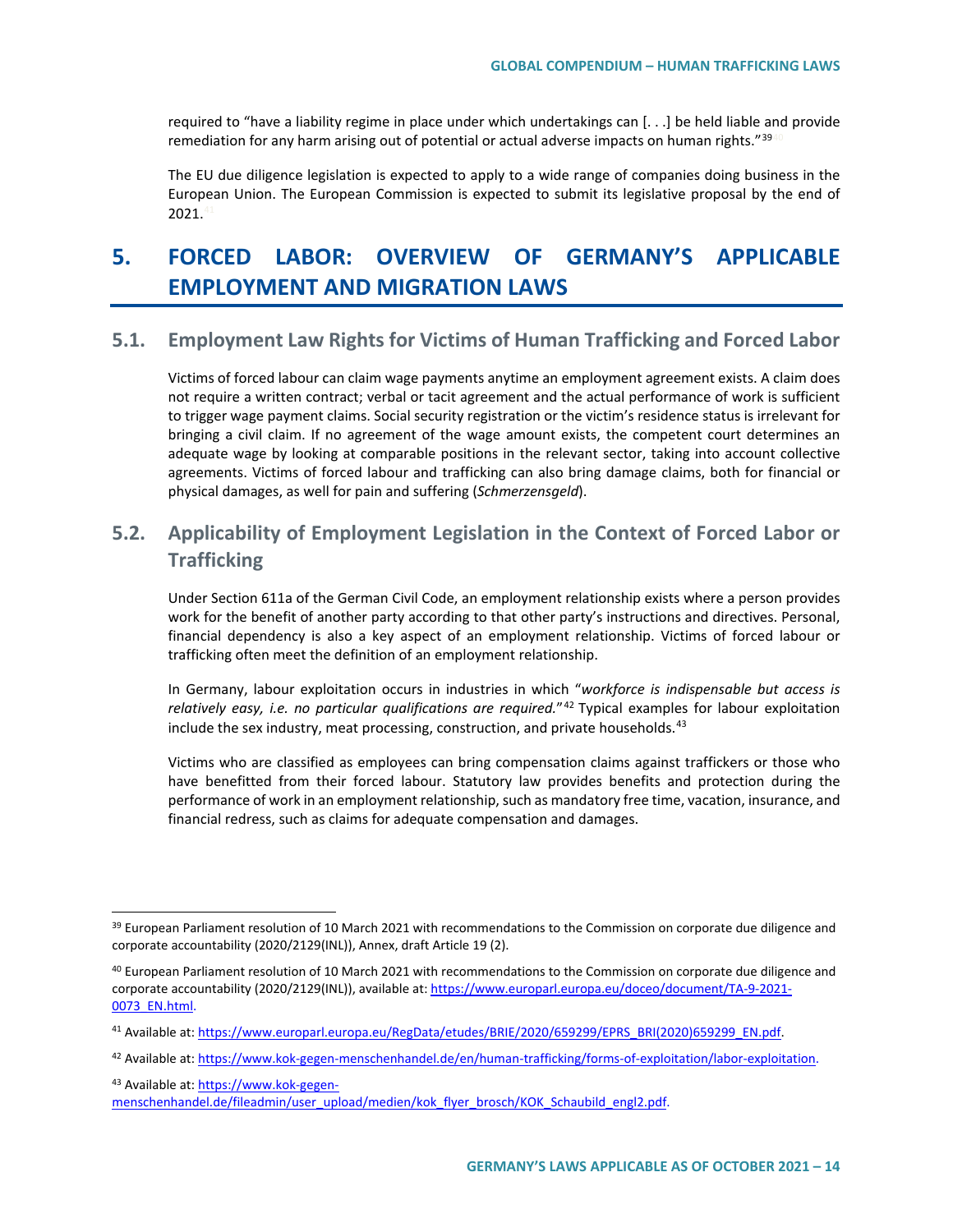# **5.3. Statutory Rights**

German labour and employment law is not consolidated into a single labour code; there are separate laws for particular issues. Any person who is classified as an employee (refer to Section 5.2.) has certain statutory rights.

### *5.3.1. Rights to minimum wages, entitlements, and other applicable minimum standards*

In 2015, the Minimum Wage Act (**MiLoG**) introduced a general minimum wage. The current minimum wage amount is EUR 9.35 per hour. Different industry-specific minimum wages exist. In principle, the general minimum wage applies to all employees (there are exceptions for, *e.g.*, trainees, self-employed persons, or people under the age of 18 without completed vocational training, *cf.* Section 22 MiLoG). Consequently, it also applies to foreigners and seasonal workers if they work in Germany—regardless of whether they are employed by a domestic or foreign employer.

Infringements of the MiLoG are administrative offences carrying a fine of up to EUR 500,000 (Section 21 MiLoG). The customs authorities are responsible for verifying compliance with the employer's obligations (Section 14 MiLoG). However, employees themselves have to enforce minimum wage claims before the competent labour court.

Social insurance is compulsory for every employee. It consists of unemployment insurance, health insurance, nursing care insurance, pension insurance, and accident insurance. Mandatory contributions from employers solely fund the accident insurance. Employer and employee contributions provide for the other four forms of statutory insurance (the employer pays the employee contributions via salary deductions).

The Federal Leave Act (*Bundesurlaubsgesetz*) entitles employees to a minimum holiday. The minimum holiday entitlement is 24 working days based on a six-day working week. As an exception, workers may carry over holidays not taken in a calendar year to 31 March of the following year. If holiday claims still exist upon termination, the employee has a corresponding compensation claim (*Urlaubsabgeltung*).

## *5.3.2. Claims available in relation to misrepresentations and "sham" arrangements*

Since July 2019, the Act against Illegal Employment and Misuse of Social Benefits (*Gesetz gegen illegale Beschäftigung und Sozialleistungsmissbrauch*) has been in force to protect against illegal wage practices and labour exploitation. The new law grants German custom authorities increased power in the event of unjustified receipt of social benefits, *i.e*., through sham work; in the fight against child benefit abuse; in cases of illegal employment on day labour exchanges; in cases of labour exploitation and related human trafficking; in offering illegal employment; and in the improper provision of accommodation.<sup>[44](#page-14-0)</sup>

### *5.3.3. Claims available in relation to unlawful deductions, loans, and debt bondage*

If an employer makes unlawful deductions from an employee's wages, the employee can bring a tort claim before the competent employment court. With regard to forced labour and trafficking, this is not an unusual "business model" for criminals. For example, in the meat processing industry, traffickers often lure foreigners to Germany with the promise of employment and social insurance. Upon their arrival, they are then forced to work as so-called subcontractors at a meat processing factory, and also forced to lease work equipment and lodging for horrendous prices. The precarious circumstances of persons working in the meat

<span id="page-14-0"></span> <sup>44</sup> Available at[: https://www.bundesregierung.de/breg-de/aktuelles/mehr-fairness-am-arbeitsmarkt-1582376.](https://www.bundesregierung.de/breg-de/aktuelles/mehr-fairness-am-arbeitsmarkt-1582376)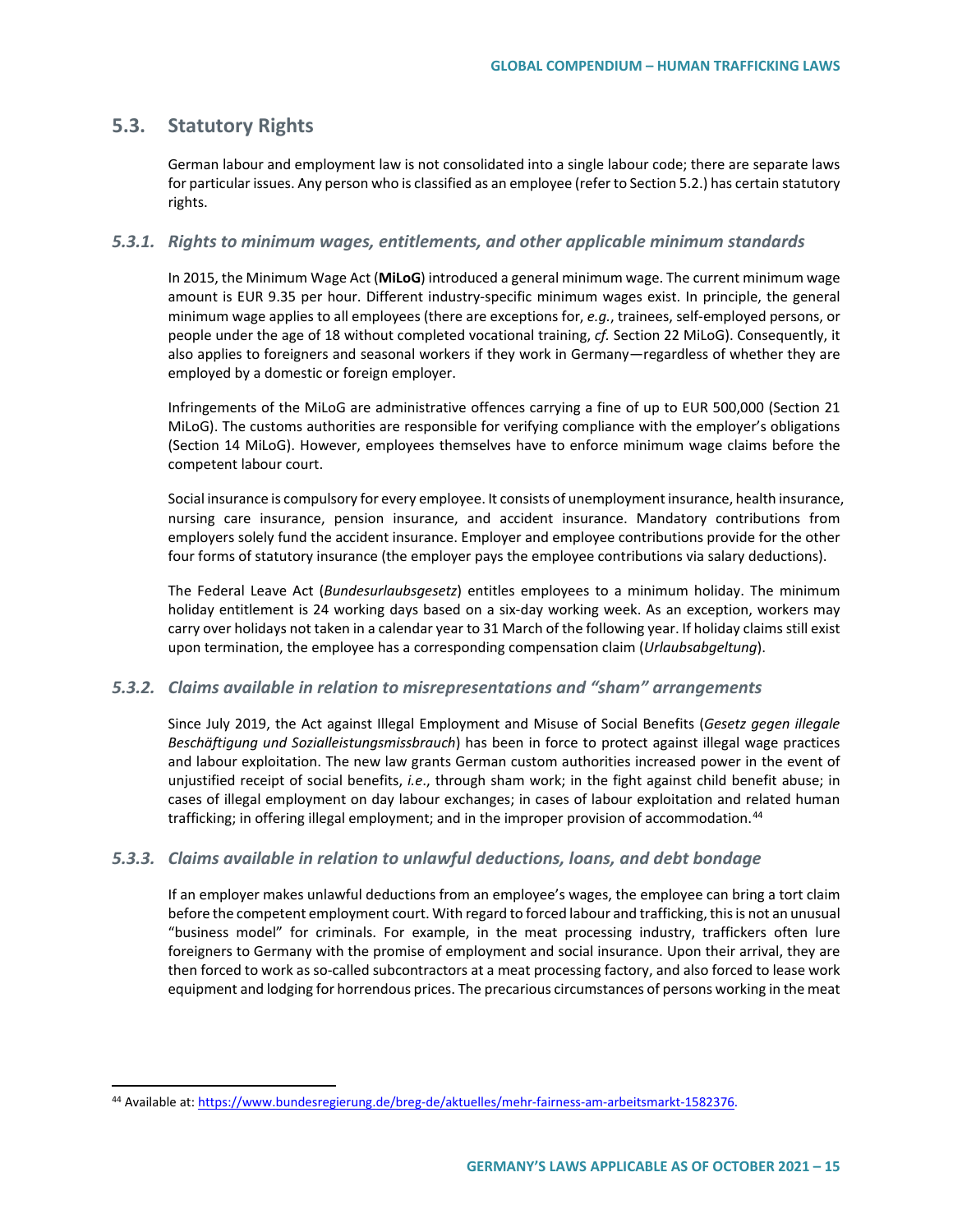processing industry were apparent during the Covid-19 pandemic, when various outbreaks occurred due to workers from Eastern Europe living in small, crowded spaces.<sup>[45](#page-15-0)</sup>

Loan and debt bondage seems to be less common in Germany. In those cases, the same principles as in unlawful deductions apply: Victims can bring regular claims under tort law.

### *5.3.4. Remedies*

Victims of forced labour and trafficking can bring regular claims under German civil law to enforce their rights.

### *5.3.5. The well-being of workers: Preventing work-related psychosocial risks*

According to statistics from German health insurances,<sup>[46](#page-15-1)</sup> mental illness caused around 15–19% of all absent days in Germany in 2019. The duration of absence due to mental illness, at an average of 36 days, is three times as long as other illnesses. $47$ 

German law includes preventive mechanisms, such as prevention procedures, occupational integration management, and required risk assessments. The protections for "mental health" in Section 4 (1) of the Labour Protection Act and "mental stress" in Section 5 (3) (6) of the Labour Protection Act also illustrate the increased importance of mental health for working life. The Federal Institute for Occupational Safety and Health provides a database (so-called "toolbox") on its website with procedures for recording mental stress.[48](#page-15-3) In addition, a number of practical guidelines help employers to measure and evaluate mental stress<sup>[49](#page-15-4)</sup>

### *5.3.6. The well-being of workers: Promotion of workers' health*

Every German employer has a contractual obligation to protect employees' health. Key legislation includes the Labour Protection Act (*ArbSchG*) and the Occupational Safety Act (*ASiG*).

Employers must determine the necessary occupational health and safety measures by assessing the risks associated with employees' work (Section 5 of the Labour Protection Act). Employers must minimize dangers to life and health as far as possible. Special and more detailed legislation covers specific sectors. For example, the Construction Site Ordinance (*Baustellenverordnung*) is relevant for many victims of forced labour and human trafficking.

<span id="page-15-0"></span> <sup>45</sup> Available at[: https://www.bpb.de/gesellschaft/migration/kurzdossiers/325067/fleischindustrie.](https://www.bpb.de/gesellschaft/migration/kurzdossiers/325067/fleischindustrie)

<span id="page-15-1"></span><sup>46</sup> *TK Gesundheitsreport* 2020, available at[: https://www.dak.de/dak/download/dak-gesundheitsreport-2019-sucht-pdf-](https://www.dak.de/dak/download/dak-gesundheitsreport-2019-sucht-pdf-2073718.pdf)[2073718.pdf.](https://www.dak.de/dak/download/dak-gesundheitsreport-2019-sucht-pdf-2073718.pdf)

<span id="page-15-2"></span><sup>47</sup> Available at[: https://www.bundesgesundheitsministerium.de/themen/praevention/betriebliche](https://www.bundesgesundheitsministerium.de/themen/praevention/betriebliche-gesundheitsfoerderung/gesundheit-und-wohlbefinden-am-arbeitsplatz.html)[gesundheitsfoerderung/gesundheit-und-wohlbefinden-am-arbeitsplatz.html.](https://www.bundesgesundheitsministerium.de/themen/praevention/betriebliche-gesundheitsfoerderung/gesundheit-und-wohlbefinden-am-arbeitsplatz.html)

<span id="page-15-3"></span><sup>48</sup> Available at[: https://www.baua.de/DE/Aufgaben/Forschung/Forschungsprojekte/f1965.html;](https://www.baua.de/DE/Aufgaben/Forschung/Forschungsprojekte/f1965.html) [https://www.ergomed](https://www.ergomed-landau.de/downloads/Instrumente-zur-Erfassung-psychischer-Belastungen-(BAuA).pdf)[landau.de/downloads/Instrumente-zur-Erfassung-psychischer-Belastungen-\(BAuA\).pdf.](https://www.ergomed-landau.de/downloads/Instrumente-zur-Erfassung-psychischer-Belastungen-(BAuA).pdf)

<span id="page-15-4"></span><sup>49</sup> Available at[: https://www.baua.de/DE/Themen/Arbeitsgestaltung-im-Betrieb/Psychische-](https://www.baua.de/DE/Themen/Arbeitsgestaltung-im-Betrieb/Psychische-Belastung/Gefaehrdungsbeurteilung/Gefaehrdungsbeurteilung_node.html)[Belastung/Gefaehrdungsbeurteilung/Gefaehrdungsbeurteilung\\_node.html;](https://www.baua.de/DE/Themen/Arbeitsgestaltung-im-Betrieb/Psychische-Belastung/Gefaehrdungsbeurteilung/Gefaehrdungsbeurteilung_node.html) available at: [https://www.baua.de/DE/Angebote/Publikationen/Bericht-kompakt/F2358-2.html.](https://www.baua.de/DE/Angebote/Publikationen/Bericht-kompakt/F2358-2.html)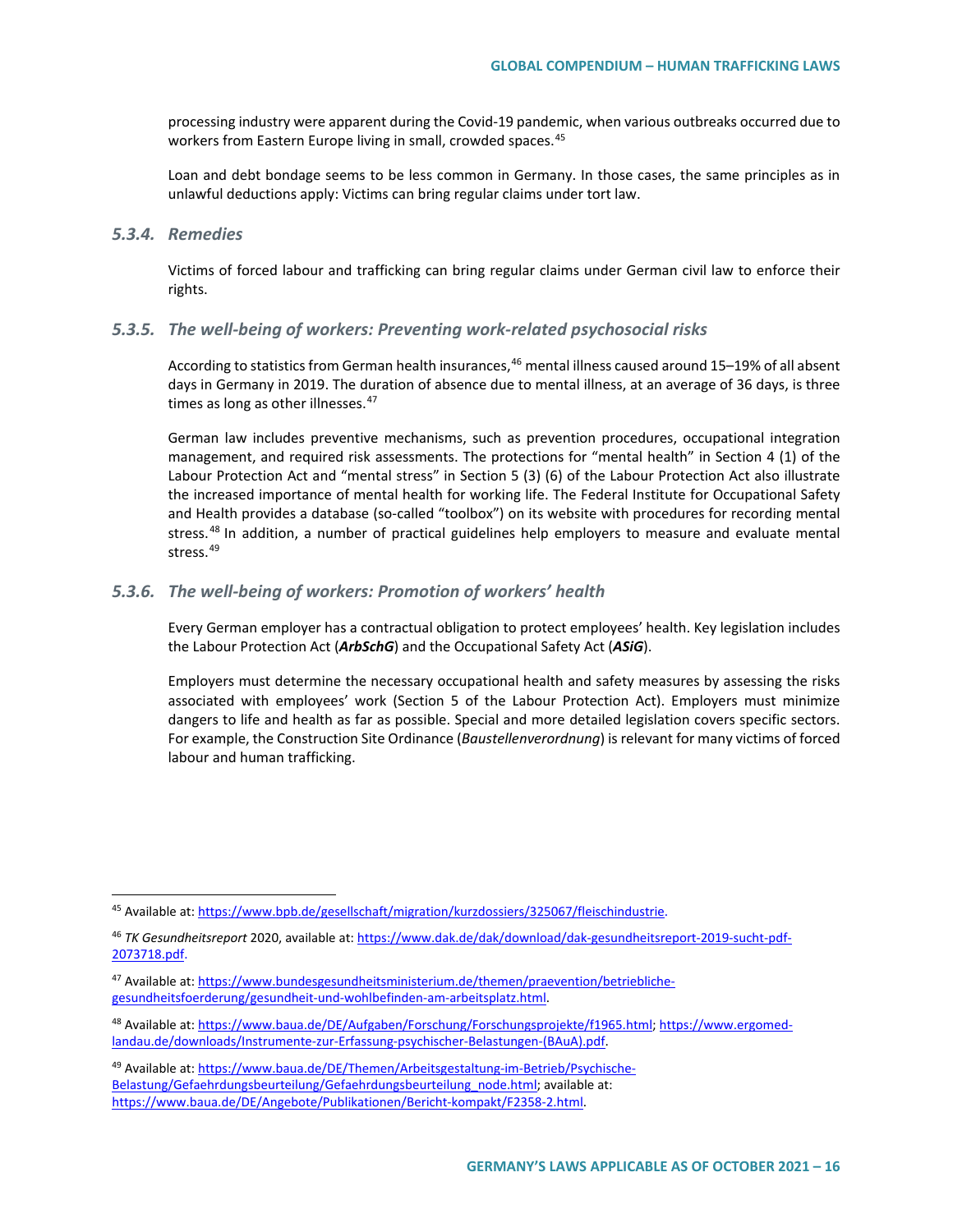### *5.3.7. The well-being of workers: Rest time*

The Working Hours Act (*ArbZG*) regulates working hours (and rest time). It limits the maximum permissible working time, stipulates mandatory breaks during working time and between the end and resumption of work, and sets rest periods on Sundays and public holidays.

According to Section 3 of the Working Hours Act, the working time of employees shall not exceed eight hours per day. Under certain conditions, employers can extend the working time up to 10 hours. Employers must comply with the legally binding provisions regarding rest time. When the working time exceeds six hours in a day, the minimum mandatory break is 30 minutes; if the working time exceeds nine hours, the minimum rest period is 45 minutes. The minimum rest period after completion of work and between two working days is 11 hours. Work is prohibited on Sundays and public holidays (employers can apply for exceptions).

Infringements of the law are administrative offences punishable by a fine of up to EUR 15,000 (Section 22 Working Hours Act). Prison sentences for responsible managers are possible in cases of repeated, intentional, or negligent offences but are rarely seen in practice.

### *5.3.8. The well-being of workers: Freedom to change jobs and right to leave*

Article 12 of the German Constitution gives employees freedom to change and leave jobs. Everyone has a right to choose their occupation or profession, their place of work, and their place of training. Every employee is free to terminate their employment agreement. The employment agreement determines the conditions of termination, but there are statutory minimum notice periods (Section 622 Civil Code) of two weeks during a probationary period (if any) and four weeks without or after a probationary period. Statutory notice periods increase with time of employment and supersede shorter contractual notice periods.

# **5.4. Rights to a Safe Workplace and Compensation Associated With Injuries or Illness**

German occupational safety and health law is based mainly on EU framework regulations. Employers have an obligation to set up a functioning occupational safety and health system. Risk assessments play a key role, and companies may also have to appoint a company doctor.<sup>[50](#page-16-0)</sup>

The Continued Remuneration Act (*Entgeltfortzahlungsgesetz*) (**EFZG**) governs remuneration in the event of inability to work due to illness. A claim to continued remuneration under the EFZG requires that the employment relationship existed for at least four weeks and the employee is unable to work solely due to an illness. The employee must not be at fault. The payment claim exists for a maximum of six weeks. Afterwards, the employee may be entitled to receive statutory sickness benefits (*Krankengeld*).

The entitlement to continued remuneration under the EFZG can also apply in cases of forced employment. Remuneration within the meaning of the EFZG generally means the wage, salary, or any other consideration, whether in cash or in kind, that a worker receives directly or indirectly from the employer because of the worker's employment, and that is equivalent to the remuneration received by comparable workers in a legal employment relationship (article 2 letter (j) Directive 2009/52/EC).<sup>[51](#page-16-1)</sup>

<span id="page-16-0"></span> <sup>50</sup> For details about general workplace safety, *see* website available at: [https://www.bmas.de/EN/Labour/Occupational-Safety](https://www.bmas.de/EN/Labour/Occupational-Safety-and-Health/occupational-safety-and-health-art.html)[and-Health/occupational-safety-and-health-art.html.](https://www.bmas.de/EN/Labour/Occupational-Safety-and-Health/occupational-safety-and-health-art.html)

<span id="page-16-1"></span><sup>51</sup> NK-AuslR/Stefan Keßler, 2nd edition, AufenthG § 98a Rn. 7.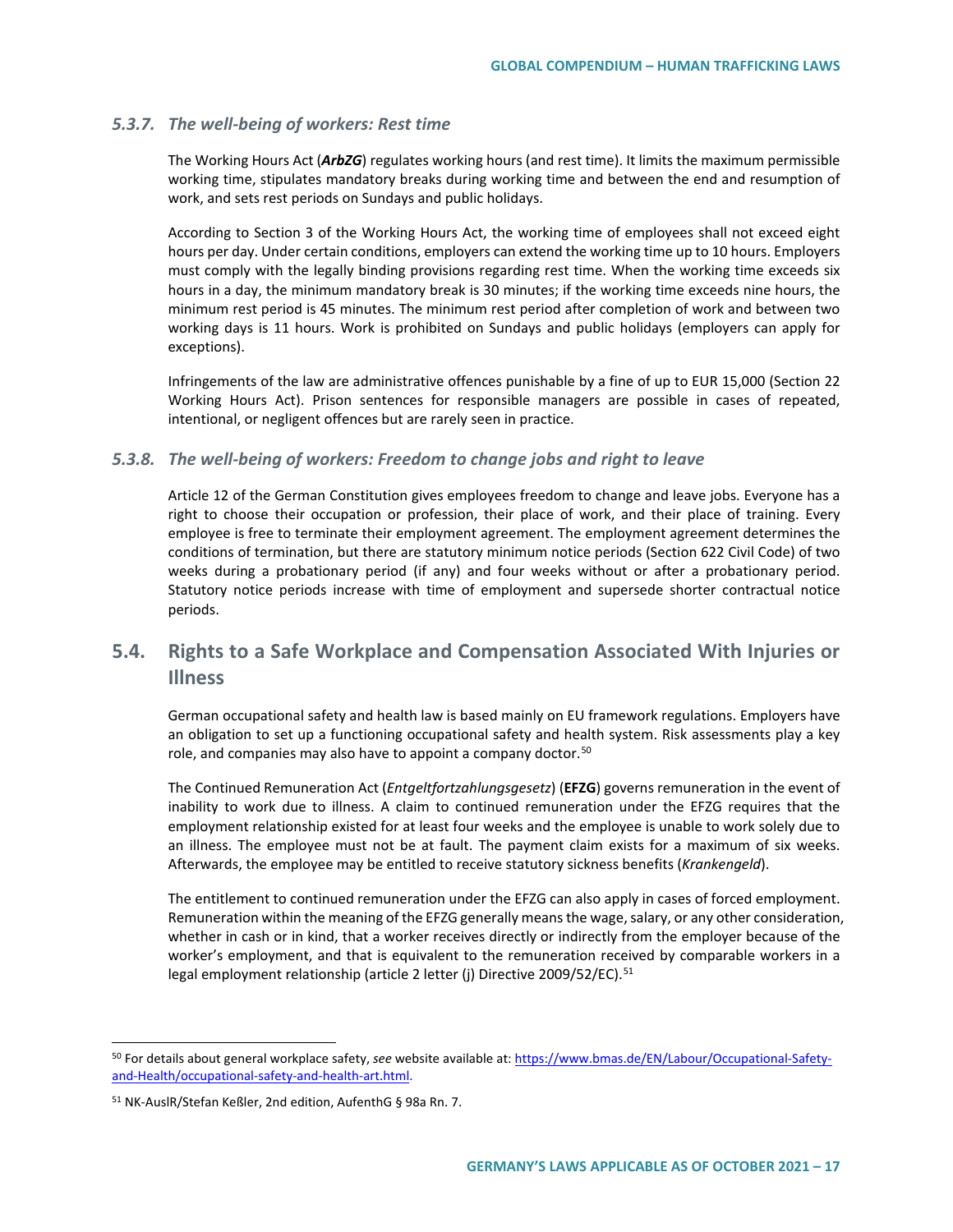In case a foreigner does not have a working permit as the Residence Act requires, the court must examine the question of causation to determine whether the employee is entitled to continued remuneration.<sup>[52](#page-17-0)</sup> The question is whether the worker's illness is the sole reason for the worker's inability to work. If so, a claim to continued remuneration can exist. If the employer has employed the employee in the past, although the employer knew (or in case of negligent ignorance) that the worker had no work permit, the worker will have a claim to continued remuneration. An expired work permit also is not a contributory cause (in the sense of sole causation) if it is certain that the government authority would have immediately reissued the work permit after application.

The employee is obliged to inform the employer immediately of the worker's incapacity to work and the probable duration of the incapacity. If the incapacity for work lasts longer than three calendar days, the employee must submit a doctor's note no later than the following working day, confirming the worker's incapacity for work and the probable duration.

Germany also has statutory accident insurance. Social Code VII (**SGB VII**) aims to prevent work accidents and work-related health risks, to promote recovery, and to compensate insured persons or their surviving dependents.

The statutory accident insurance can also apply to illegally employed persons. A written employment contract is not required. The right to accident insurance can also arise from the factual circumstances. The decisive factors are usually the performance of actual work and the employer's control over the employee's work performance. Infringements of the Residence Act, Illegal Employment Act (*SchwarzArbG*), or other statutory law do not exclude accident insurance coverage (Section 7 (2) Social Code VII).<sup>[53](#page-17-1)</sup>

Under certain circumstances, the Victims Compensation Act (*Opferentschädigungsgesetz*) (*OEG*) and the Federal Pensions Act (*Bundesversorgungsgesetz*) (**BVG**) may entitle persons affected by human trafficking or forced labour to a claim for a disability or victim's pension (*Beschädigtenrente*). A prerequisite is that a person is a victim of an act of violence on German territory resulting in damage to health. The Federal Pensions Act determines the scope of compensation, and the degree of damages suffered determines the individual compensation amount.

# **5.5. Access to Justice and Practical Issues Associated With Enforcing Social Legislation**

Victims of forced labour can claim their unpaid wages or financial compensation due to their employers' other breaches of contract before the labour courts (*Arbeitsgerichte*). Civil claims can also be combined with criminal proceedings. Refer to Section [7.](#page-22-0)

The website of the German Network and Coordination Office Against Trafficking In Human Beings (**KOK e.V.**) lists specialised counselling centres in Germany. <sup>[54](#page-17-2)</sup> The centres provide crisis intervention help, psychological counselling, and general advice to victims of human trafficking and sexual and labour exploitation. They also connect victims with lawyers to enforce social legislation and labour law claims.

<span id="page-17-0"></span> <sup>52</sup> Order of Federal labour court judgement of 26 June 1996—5 AZR 872/94 BeckOK ArbR/Ricken EFZG, 60th edition, § 3 Rn. 27.

<span id="page-17-1"></span><sup>53</sup> Order of LSG Hessen of 13 September 2007—L 3 U 160/07 ER mwN. Schmitt in Schmitt SGB VII, 4th edition, § 7 Rn. 7.

<span id="page-17-2"></span><sup>54</sup> Available at[: https://www.kok-gegen-menschenhandel.de/en/der-kok/assistance/counselling-centres.](https://www.kok-gegen-menschenhandel.de/en/der-kok/assistance/counselling-centres)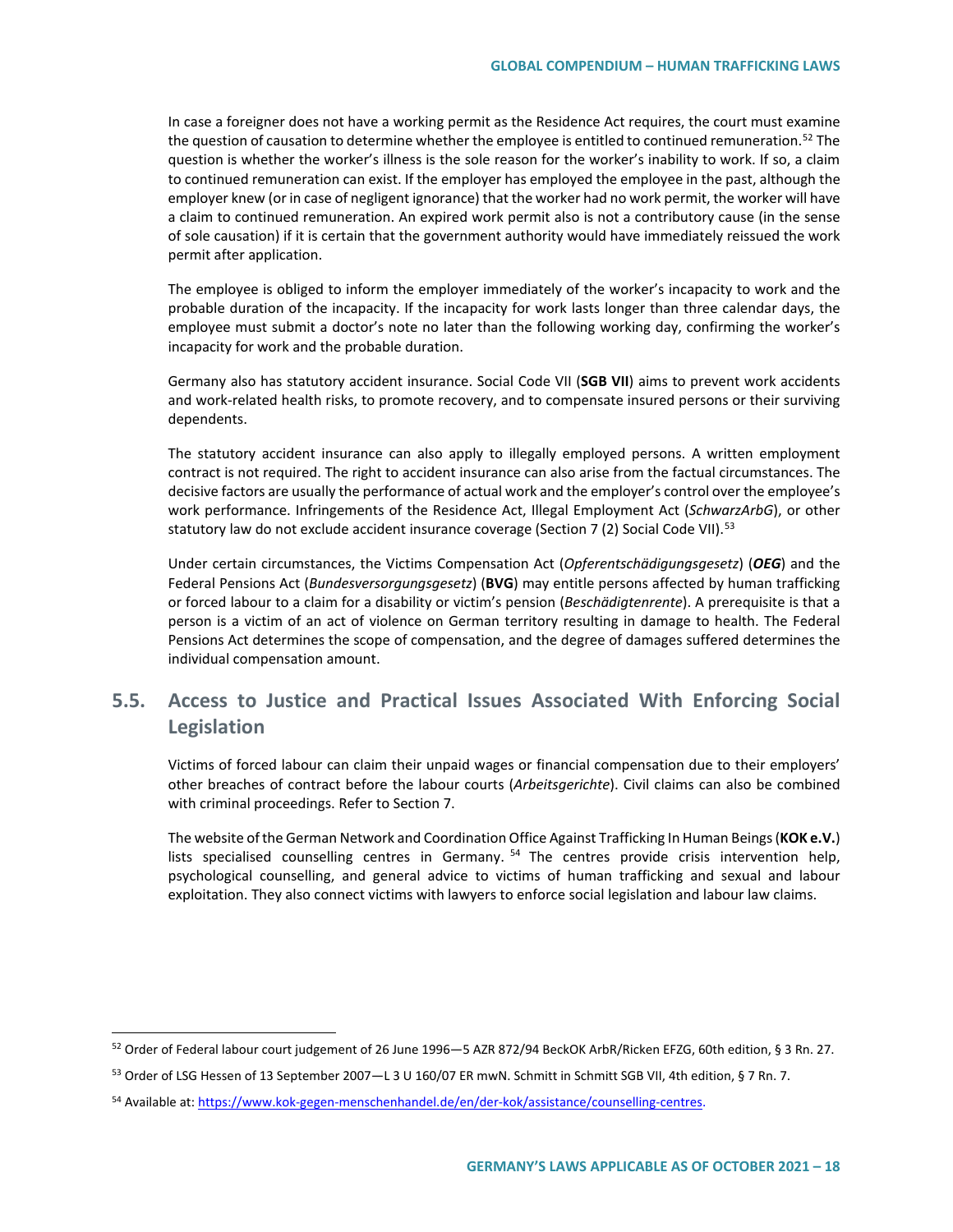# **5.6. Interaction Between Employment Law and Migration**

### *5.6.1. Employment rights affected where employment is unlawful under migration law*

In principle, foreign persons who hold a residence permit may engage in paid employment, unless statutory law determines a prohibition (Section 4a (4) of the Residence Act). Consequently, a foreigner without a residence permit must not engage in employment unless permitted by intergovernmental agreement, statutory law, or the competent authority.

Foreign persons who are in breach of migration law or visa conditions have two ways to bring employment law claims:

#### o Payment claim for unlawful work

According to Section 98a of the Residence Act, employers are required to pay illegally employed third-country nationals the agreed remuneration. Sections 98a *et seq*. of the Residence Act implement Directive 2009/52/EC. The Directive prohibits the employment of third-country nationals who do not have the right to reside in the EU (recital 3). The objective is to counteract illegal immigration by acting against the employment pull factor (recital 36). Therefore, the Act sanctions employers for illegal employment (in particular financial sanctions) while improving the legal status of the illegally employed.

As a consequence, the employment contract remains legally effective despite the lack of a residence permit or authorisation for employment. Additionally, to prevent difficulties of evidence, it is refutably assumed that the employer has employed the foreign person for three months. The agreed remuneration is presumed as well. If a contract does not state an agreed amount of remuneration, then remuneration is based on the usual wages in the sector (*e.g*., standard wages or the minimum wage).

In addition to the employer, subcontractors and intermediate contractors also can be liable for the payment claim. The worker must bring a payment claim under Section 98a of the Residence Act before the competent labour court.

o Residence permit pursuant to Section 25 (4a), (4b) of the Residence Act

Section 25 (4a) of the Residence Act provides for the possibility of a residence permit for foreign persons who are victims of a criminal offence under Section 232–233a of the Criminal Code (refer to Section 3.2).

Section 25 (4a) of the Residence Act implements Directive 2004/81/EC. The residence permit shall be granted if and as long as the corresponding criminal proceeding requires the foreign person's presence in Germany as a witness. Since 2015, a foreign person also has the opportunity for permanent residence based on this process. The Government shall extend the residence permit if humanitarian or personal reasons or public interests require the foreign person's further presence in Germany after the criminal proceeding ends.

The residence permit pursuant to Section 25 of the Residence Act does not entitle a foreign person to take up paid employment. However, this can be permitted in accordance with Section 4a (1) of the Residence Act.

Last, the Government also shall grant a temporary residence permit (Section 25 (4b) of the Residence Act) to foreign persons who are victims of a criminal offence pursuant to Section 10 (1) or Section 11 (1) (3) of the Illegal Employment Act (*SchwarzArbG*) or under Section 15a of the Temporary Employment Act (**AÜG**). The Government may extended the temporary permit if the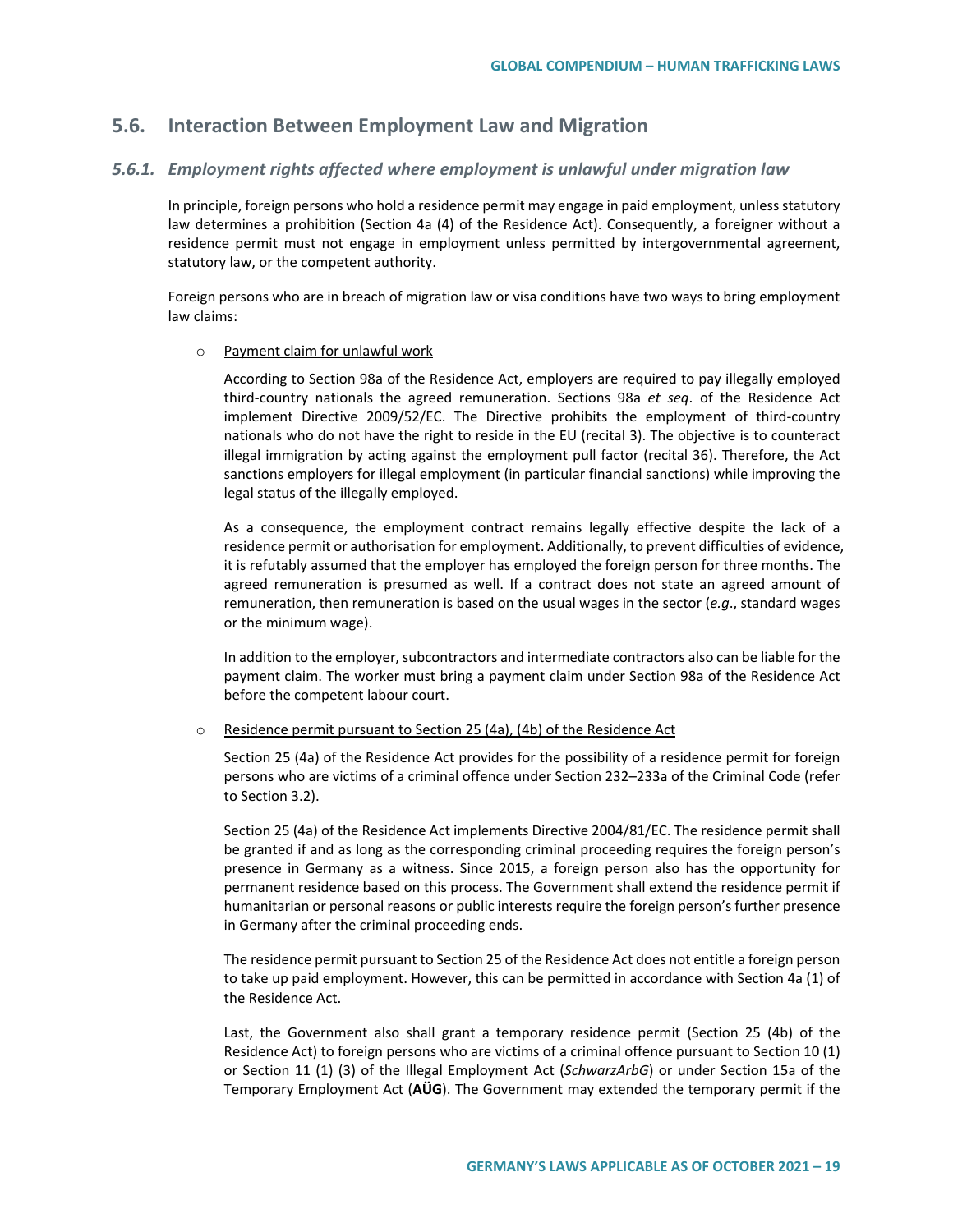foreign person has not been paid compensation in full or if it would be a particular hardship for the foreign persons to pursue their claims from abroad.

Although victims of human trafficking and forced labour shall be granted a residence permit if necessary for the corresponding proceedings, the employer and the employee face various types of penalties. According to Section 404 (1) (1) and (2), (3), and (4) of the Social Code III, there is a fine up to EUR 500,000 for the employer who negligently or intentionally employs a foreign person, and a fine up to EUR 5,000 for the employee who intentionally or negligently takes up employment without authorisation. Additionally, both the employer and the employee face imprisonment for up to one year (Section 11 of the Illegal Employment Act). In the case of the employee, a prison sentence is only possible if the intentional act is persistently repeated.

#### *5.6.2. Rights/remedies available under applicable migration law and regulations*

Refer to Sections 5.6.1. and 7.

# **5.7. Employment Laws and Child Labor**

Germany prohibits child labour. The child's or the parents' consent to work is generally irrelevant. According to the Youth Employment Protection Act (**JArbSchG**), children are minors up to the age of 15. The employment ban intends to protect children against labour exploitation and against risks to health, development, and school education.

Statutory exceptions to this prohibition against employing children include occupational therapy, an internship, or instructions of a juvenile court judge (Section 5(2) of the Youth Employment Protection Act). In addition, employment of children older than 13 years is allowed if the parents consent and the work is easy and suitable for children. The maximum working time cannot exceed two hours per day or three hours per day if working on a farm. Work during school holidays is also permitted up to a maximum of four weeks per calendar year.

An employer's violation of the statutory prohibition against employing children is a criminal offence or misdemeanour in accordance with Sections 58 and 59 of the Youth Employment Protection Act. Any employment agreement with a child only has legal effect for the future (*ex nunc*). Moreover, the employer cannot contest the validity of the employment relationship for past times, and the underaged employee remains entitled to compensation.

Cases of child labour are rare. Only a couple of judgments and cases are reported. These known cases concerned the participation of children in opera and concerts, newspaper delivery before 6:00 am, or competitive sports, and parents' employment of their children.

# **6. GOVERNMENT PROCUREMENT RULES**

# **6.1. Overview**

According to OECD estimates, the German public sector awards contracts worth at least EUR 500 billion every year to private companies—that would be around 15% of Germany's GDP.<sup>[55](#page-19-0)</sup> Consequently, federal, state, and municipal government agencies could exert significant influence on the supply of products and

<span id="page-19-0"></span> <sup>55</sup> OECD in: *Public Procurement in Germany: Strategic Dimensions for Well-being and Growth*, 1st edition, available at: [https://www.oecd.org/gov/public-procurement/public-procurement-in-germany-1db30826-en.htm;](https://www.oecd.org/gov/public-procurement/public-procurement-in-germany-1db30826-en.htm) German Federal Ministry for Economic Affairs and Energy (**BMWi**), available at[: https://www.bmwi.de/Redaktion/DE/Dossier/oeffentliche-auftraege](https://www.bmwi.de/Redaktion/DE/Dossier/oeffentliche-auftraege-und-vergabe.html)[und-vergabe.html.](https://www.bmwi.de/Redaktion/DE/Dossier/oeffentliche-auftraege-und-vergabe.html)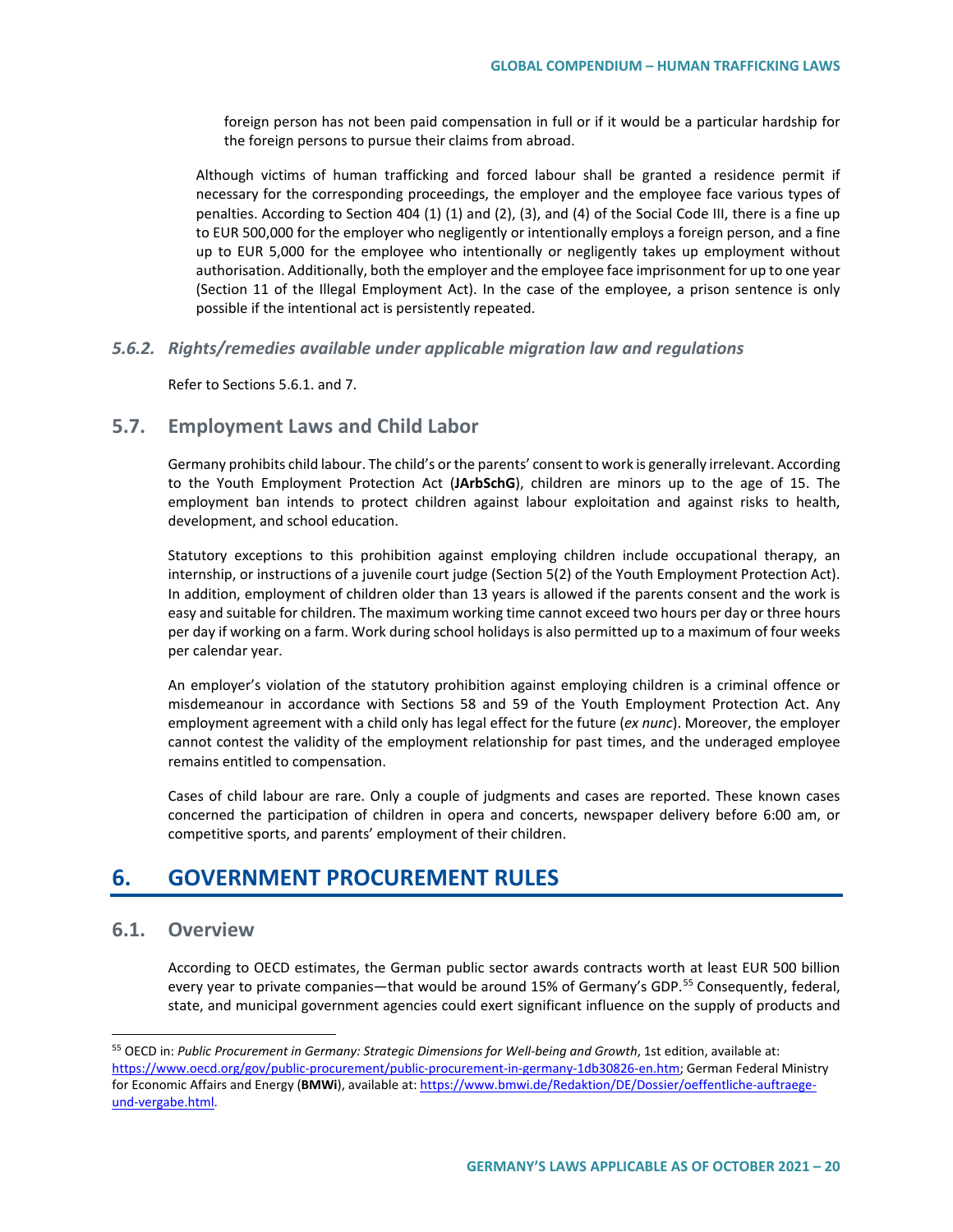services, and consequently also on social aspects along the supply chain, described as "sustainable" or "strategic" procurement. While often not tailored to address human trafficking, public procurement rules are one tool to combat human trafficking.

The 2016 reform of German public procurement law now *allows,* but with few exceptions does *not require*, government agencies to consider environmental (**green procurement**) and social (**social procurement**) aspects when awarding contracts. It is questionable whether this regulatory approach meets the requirements of Article 18 (2) of the EU Public Procurement Directive 2014/24/EU. This Directive requires Member States to "take appropriate measures to ensure that in the performance of public contracts economic operators comply with applicable obligations in the fields of environmental, social and labour law established by Union law, national law, collective agreements or by the international environmental, social and labour law provisions listed in Annex X," which refers, *inter alia*, to the ILO core labour convention.[56](#page-20-0)

Nevertheless, this 2016 reform was another step towards better protection of social standards and better protection against human trafficking. Before this reform, the law regarded social aspects, which generally refer to production methods and not products, to be "non-procurement aspects." Over time, EU case law and legislation have recognized that social aspects are legitimate concerns for the award of public contracts.<sup>[57](#page-20-1)</sup> With the 2016 reform, environmental and social goals have now become official objectives of German procurement law (*see* Section 97 (3) of the Act against Restraints of Competition (**GWB**)). Several guidelines exist on how to procure products or services in an environmentally and socially responsible manner. However, the awarding authorities still have broad discretion to decide to what extent and how to consider social aspects.

One challenge is that the integration of social aspects in the awarding of contracts increases the costs for the awarding authority and private companies. Smaller contracting authorities, particularly municipal agencies, often regard social requirements in long supply chains as too complex. It is difficult to monitor compliance with social standards along global supply chains, and violations of public procurement law allow competitors to contest awards. To overcome these practical challenges, smaller government procurement agencies need support and know-how and would benefit from the development of mechanisms, such as guidelines or certificates, that would enable them to take social standards into account more efficiently and in a legally secure manner.

Several sector-specific guidelines governing sustainable procurement at all levels already exist. The Procurement Office (*Beschaffungsamt*) of the Federal Ministry of the Interior provides an overview. As part of the Procurement Office, the Competence Center for Sustainable Procurement provides comprehensive information for federal and state procurement.<sup>[58](#page-20-2)</sup>

# **6.2. Government Procurement Rules and Action Plan**

The new framework allows contracting authorities wide discretion to use public procurement to support strategic objectives, such as social standards, environmental protection, or innovation (Section 97 (3), 128 (1) of the GWB). Agencies can give more concrete specifications in the various phases of an award process, including the service description, award criteria, and conditions of execution.

The **Service Description** (*Leistungsbeschreibung*) provides the expected characteristics of the services or products to be procured. As most social aspects do not relate to the quality of the product or service itself, German law clarifies that the description of the required characteristics "may also cover ... social and

<span id="page-20-0"></span><sup>56</sup> Available at: [https://eur-lex.europa.eu/legal-content/EN/TXT/?uri=celex%3A32014L0024.](https://eur-lex.europa.eu/legal-content/EN/TXT/?uri=celex%3A32014L0024)

<span id="page-20-1"></span><sup>57</sup> Order of ECJ of 20 September 1988, *Beentjes*, C-31/87 On the admissibility—but also limits—of the use of eco and fair trade labelling: Order of ECJ of 10 May 2012, *EKO and MAX HAVELAAR*, C-368/10.

<span id="page-20-2"></span><sup>58</sup> Available at: [http://www.nachhaltige-beschaffung.info/DE/Home/home\\_node.html.](http://www.nachhaltige-beschaffung.info/DE/Home/home_node.html)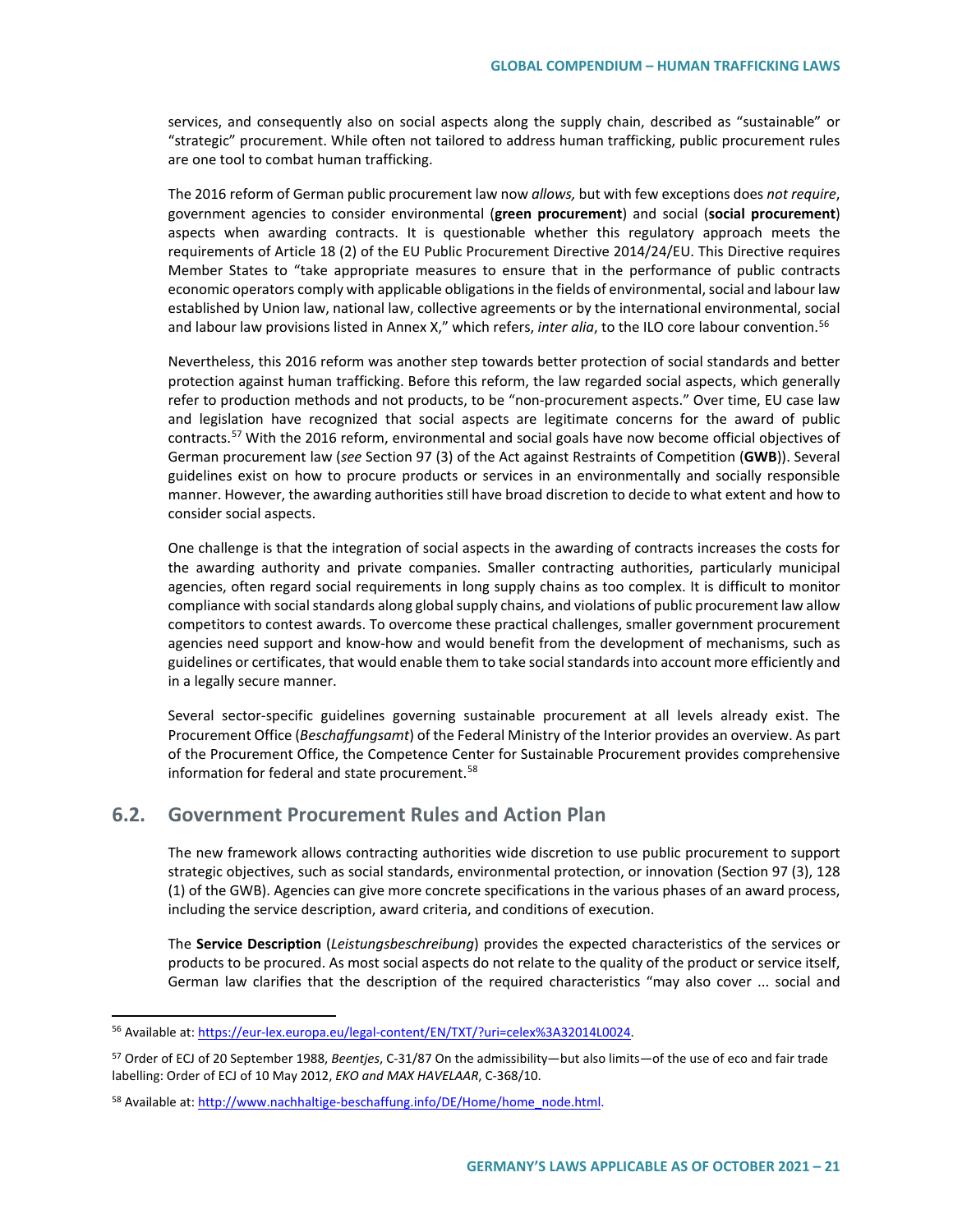environmental aspects. They may also relate to the process or method of production or provision of the service or to another stage in the life cycle of the subject of the contract, including the production and supply chain, even if such factors are not physical elements of the service, provided that these characteristics are linked to the subject of the contract and are proportionate to its value and procurement objectives." (Section 31 (3) VgV). Consequently, a contracting authority may require that a supplied item (*e.g.*, footballs for municipal sports facilities) does not originate from forced or child labour in violation of ILO core labour standards.<sup>[59](#page-21-0)</sup> However, this requirement must be strictly "linked to the subject of the contract" and "proportionate to its value and procurement objectives." Both criteria can pose significant obstacles, especially for smaller procurement contracts. In practice, agencies will need to consider whether bidders can rely on quality labels such as the Fair Trade label (where they exist) to prove their compliance with social requirements.<sup>[60](#page-21-1)</sup>

Furthermore, the awarding authority must check whether there is a reason for **exclusion** of certain bidders. German law excludes bidders who have been convicted of trafficking in human beings or promoting trafficking (Sec 123 (1) of the GWB). Since 2017, Germany has had a central "Competition Register," listing companies to be excluded. As a rule, contracting authorities and grantors of concessions are obliged, starting at a contract value of EUR 30,000 upwards, to check the register before awarding a public contract. The law also excludes companies that have not paid social security contributions (Section 123 (4) of the GWB). This exclusion applies when a company fails to make social security contributions for suspected victims of forced labour. In addition, a contracting authority may exclude a bidder that has violated other applicable environmental, social, and labour law obligations.

Social aspects may also become relevant in the **award criteria** (*Zuschlagskriterien*). Those criteria can allow an agency to take into account environmental and social aspects.

Finally, social aspects can play a major role in the **conditions of execution** (*Ausführungsbedingungen*). Subject to other requirements, such as the principle of proportionality, contracting authorities *may* include other social aspects in the contract. The company is then contractually obliged to observe certain standards (Section 128 of the GWB). Again, the contracting authority has wide discretion to decide whether and how to use its right to include social and environmental standards. Federal or state law may obligate contacting authorities to include social aspects in the contractual conditions of execution (Section 129 of the GWB). Particularly relevant here are state law tariff compliance and minimum wage requirements.<sup>[61](#page-21-2)</sup>

Social standards in award criteria, such as compliance with the statutory minimum wage, can help to combat human trafficking and forced labour. The contractor also has its own obligation to observe labour standards (in compliance with the core ILO conventions).

A controversial issue is whether contractors not covered by the SCDDA must also ensure compliance with the ILO core labour standards (and thus also the prohibition of forced labour) along their international supply chains. German procurement law allows, but does not require, a contracting authority to add supply chain due diligence obligations as an optional award criterion, subject to Section 128 (2) of the GWB. Whether such a due diligence requirement is lawful is a case-by-case question. The agency must sufficiently define the criteria: what exactly are the minimum standards for the contractor to observe, and how far does the contractor's duty of supervision extend along its supply chain? Furthermore, it must be possible and reasonable for the contractor, within the framework of the principle of proportionality, to check compliance with these standards in third countries. This may depend on whether reliable certification systems and quality certificates of independent organisations exist.

<span id="page-21-0"></span> <sup>59</sup> Burgi, Vergaberecht, 3rd edition, § 12 Rn. 25.

<span id="page-21-1"></span><sup>60</sup> Burgi, Vergaberecht, 3rd edition, § 12 Rn. 27.

<span id="page-21-2"></span><sup>61</sup> Beck VergabeR/Opitz GWB § 129 Rn. 18–25. However, such minimum wage requirements must not be discriminatory and must comply with EU law: Order of ECJ of 3 April 2008, *Rüffert*, C-346/06.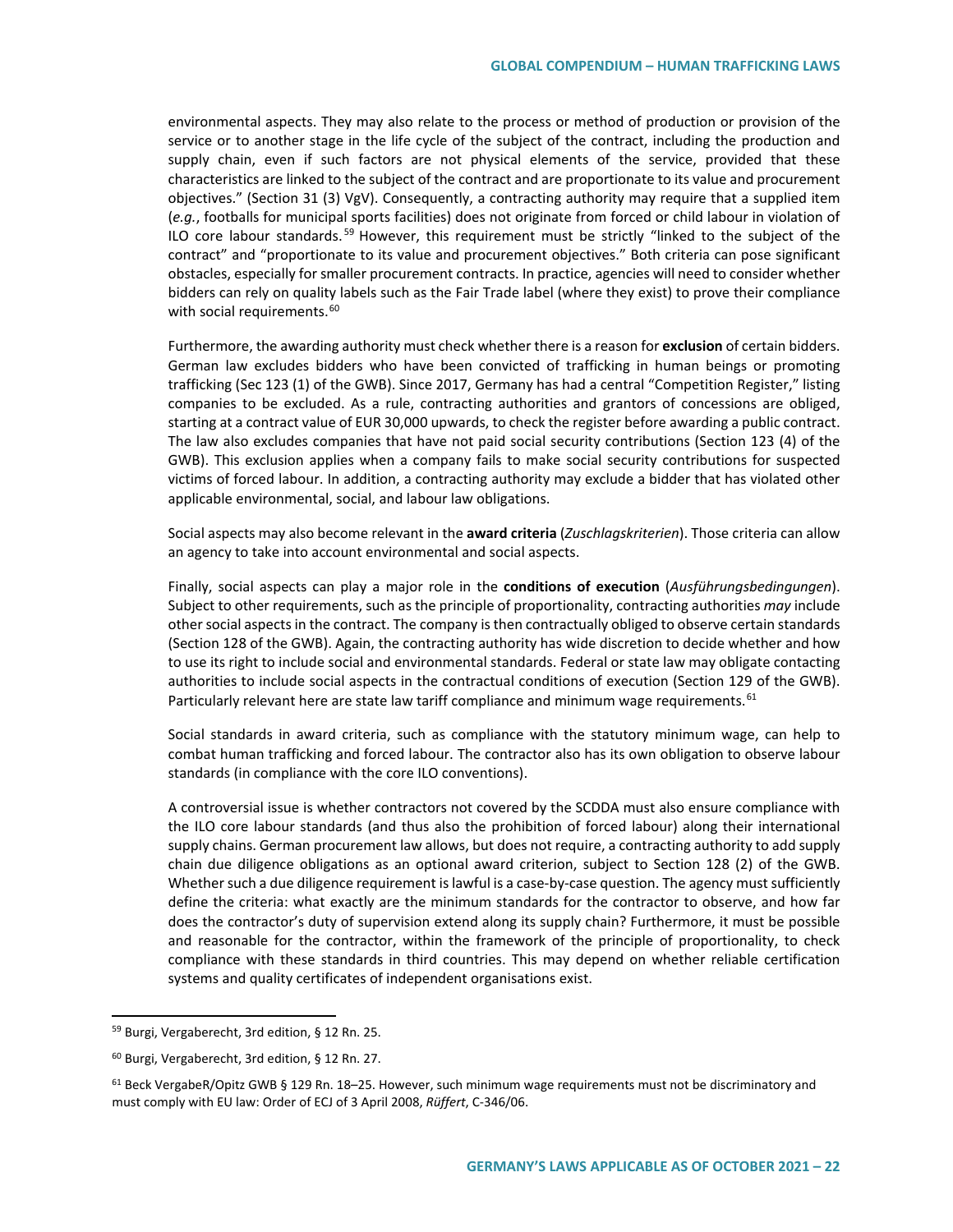# **6.3. State Public Procurement Rules and Action Plan**

Each of the 16 German states has procurement laws that can add substantive green and social requirements. After the 2016 amendment of the GWB, however, the federal states have limited competence to expand social requirements for procurement. The states may (as Section 129 GWB authorises) pass statutes to implement federal law by obliging contracting authorities to add certain environmental or social standards to their conditions of execution. Minimum wage requirements are the most prominent example for such a state law standard. Section 129 of the GWB arguably permits states to require compliance with core labour standards along supply chains. The federal states also provide guidelines to the state awarding authorities to support integrating social aspects into state awards.

# <span id="page-22-0"></span>**7. RESTITUTION AND VICTIM COMPENSATION**

# **7.1. Overview**

Victims of human trafficking often suffer physical and psychological harm. In addition, they are often deprived of the reward for their work. Victims of human trafficking in Germany have various possibilities under German law to claim compensation. However, very few victims actually obtain the compensation that German law allows. Several governmental and non-governmental organisations support victims and assist them in seeking compensation before German courts.<sup>[62](#page-22-1)</sup>

# **7.2. Compensation Claims Against Offenders**

### *7.2.1. Labor law claims*

Victims of forced labour can claim their unpaid wages or financial compensation due to their employers' other breaches of contract before the labour courts (*Arbeitsgerichte*).

This type of claim requires a written or verbal contract of employment. Violations of labour law or residence law are not relevant. For the labour courts to have jurisdiction, the employer's registered office must be in Germany or the work performed in Germany. Victims need to take several steps: Those affected must file a written claim for wage payment with the locally competent labour court. There is no obligation to hire a lawyer, so victims can draft and submit the claim themselves. A judicial officer (*Rechtspfleger*) of the labour court also can formulate the claim. An applicant who cannot pay the costs of the proceedings may apply for legal aid. If the applicant can provide *prima facie* evidence to support the claim, then the employer must prove that there was no employment contract.

Victims face some challenges: The immigration authority or the tax office could become aware of the victim's residence status. A person who does not have a legal residence permit faces expulsion and deportation or other consequences.

## *7.2.2. Damages under tort/contract law*

Victims of human trafficking can bring a tort law claim seeking compensation for physical and psychological harm. The civil courts (*Amtsgericht* or *Landgericht*) handle tort law claims. The *Landgericht* has jurisdiction starting from an amount in dispute of EUR 5,000. Victims can apply for legal aid if they are not able to cover the necessary court and attorney fees. According to German tort law, whoever intentionally or negligently

<span id="page-22-1"></span> <sup>62</sup> For an overview and further information, *see* Bundesweiter Koordinierungskreis gegen Menschenhandel e.V., Compensation mechanisms for trafficked persons, available at[: https://www.kok-gegen-menschenhandel.de/en/human](https://www.kok-gegen-menschenhandel.de/en/human-trafficking/compensation)[trafficking/compensation.](https://www.kok-gegen-menschenhandel.de/en/human-trafficking/compensation)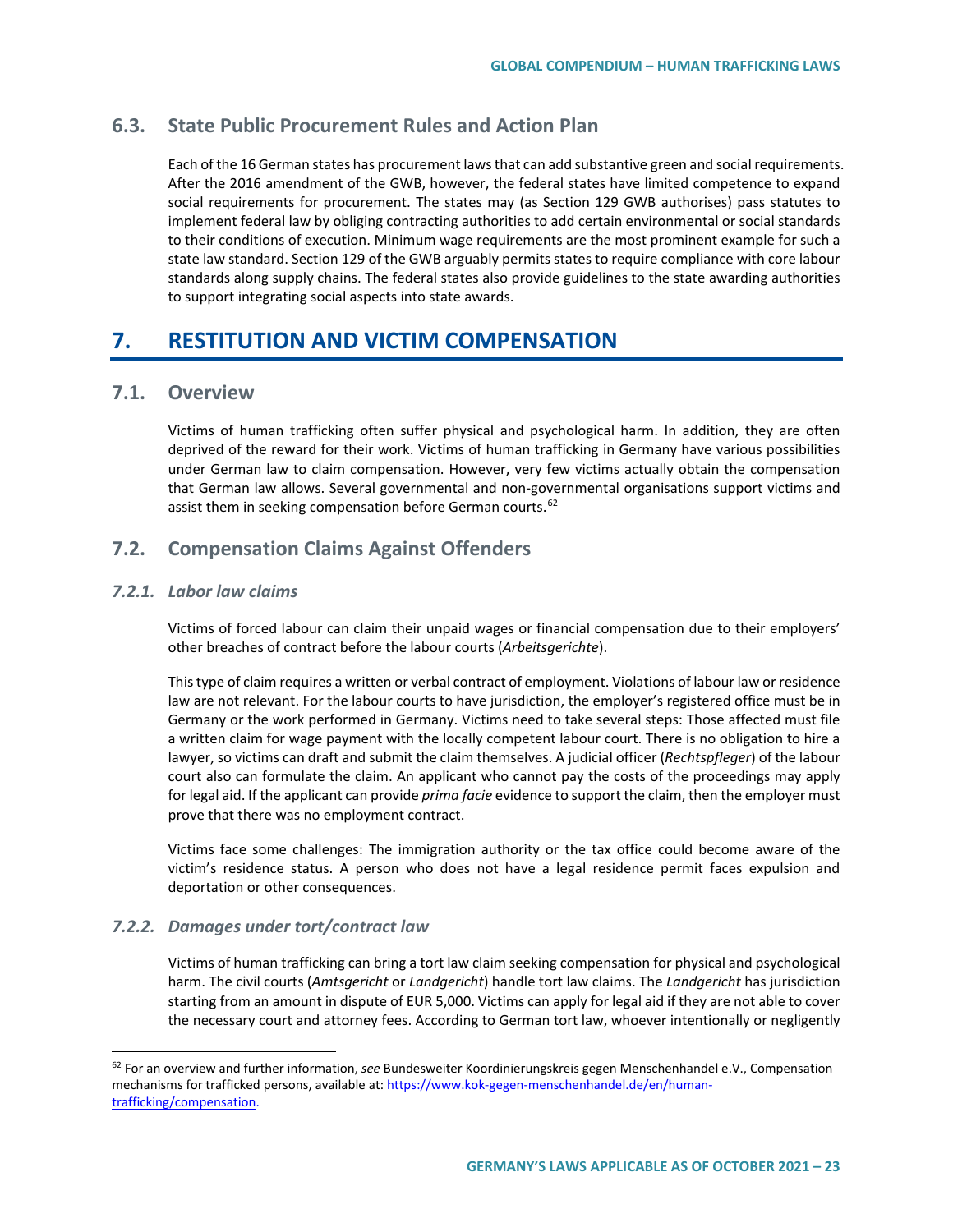violates the life, body, health, freedom, property, or any other right of another person unlawfully is obliged to compensate the other person for the resulting damage. The same obligation applies to anyone who violates a law intended to protect another. The defendant, if found liable, has to restore the victim to the condition that would exist without the infringement of rights. Injury to body or health is defined as compromising a person's physical integrity or as a mental disorder that can be classified as illness. In cases of particular hardship, the mental consequences for the victims can be considered as damage to their health, for example in the case of post-traumatic stress disorder. The victim may receive compensation for pain and suffering if damages are awarded for injury to body, health, freedom, or sexual self-determination. Compensation is provided for non-material damage. Finally, the amount of damages depends on the nature, intensity, and duration of the infringement.

The victim only needs to be represented by a lawyer before the Regional Court (*Landgericht*). Anyone affected must file a written claim with the locally competent court. Legal aid requires an application that must include a declaration of personal and financial circumstances.

#### *7.2.3. Compensation in criminal court proceedings*

Victims can also claim compensation in criminal court proceedings. Consequently, in a criminal trial for human trafficking, victims can claim compensation in so-called adhesion proceedings (*Adhäsionsverfahren*) (*see* Section 403 *et seq*. of the Criminal Procedure Act (**StPO**)), if the victim has not asserted this claim in any other court. If the court does not decide the victim's claim, the injured party can still assert a claim before the civil court. Similarly, if the criminal court does not recognise part of the victim's claim in the adhesion proceedings, the victim may bring a civil lawsuit for the part not recognised. <sup>[63](#page-23-0)</sup> For both proceedings, the amount of damages or compensation for pain and suffering awarded depends on the nature and extent of the injury inflicted.

Victims need to take several steps. In practice, applications for adhesion are mostly submitted by injured parties entitled to bring an accessory claim (*i.e.*, a personal (damage) claim connected to the criminal case in question). It is also possible to conduct an adhesion proceeding without being a party to the criminal proceeding. The application for an adhesion proceeding can be made in written form or verbally at the court, in the main hearing up to the beginning of the final presentations.

# **7.3. Compensation claims against the government**

According to a ruling of the Federal Social Court (Ref.: 9 RVg 2/78), the state has a duty to protect its citizens from acts of violence and criminal acts. If the state fails in this duty, it is obliged to compensate those injured. This type of compensation is regulated by the Victims Compensation Act (*Opferentschädigungsgesetz*) (**OEG**).[64](#page-23-1)

To receive OEG compensation, the claimant must be the victim of an act of violence resulting in some damage to the claimant's physical or psychological health. The injured person or the victim's surviving dependents are entitled to claim damages. The scope of the benefits depends on the duration of the stay and the type of residence permit. Those affected can receive medical treatment, a basic pension, compensation for occupational injuries, or a compensation pension.<sup>[65](#page-23-2)</sup> The pension offices of the federal

<span id="page-23-0"></span> <sup>63</sup> Available at:

[https://www.justiz.nrw.de/Gerichte\\_Behoerden/ordentliche\\_gerichte/Strafgericht/BesondereVerfahrensarten/adhaesionsverf](https://www.justiz.nrw.de/Gerichte_Behoerden/ordentliche_gerichte/Strafgericht/BesondereVerfahrensarten/adhaesionsverfahren/index.php) [ahren/index.php.](https://www.justiz.nrw.de/Gerichte_Behoerden/ordentliche_gerichte/Strafgericht/BesondereVerfahrensarten/adhaesionsverfahren/index.php)

<span id="page-23-1"></span><sup>64</sup> *Bundesweiter Koordinierungskreis gegen Menschenhandel e.V*., Compensation mechanisms for trafficked persons, available at: [https://www.kok-gegen-menschenhandel.de/en/human-trafficking/compensation.](https://www.kok-gegen-menschenhandel.de/en/human-trafficking/compensation)

<span id="page-23-2"></span><sup>&</sup>lt;sup>65</sup> Available at[: https://www.kok-gegen-menschenhandel.de/en/human-trafficking/legal-framework-in-germany/crime-victims](https://www.kok-gegen-menschenhandel.de/en/human-trafficking/legal-framework-in-germany/crime-victims-compensation-act)[compensation-act.](https://www.kok-gegen-menschenhandel.de/en/human-trafficking/legal-framework-in-germany/crime-victims-compensation-act)